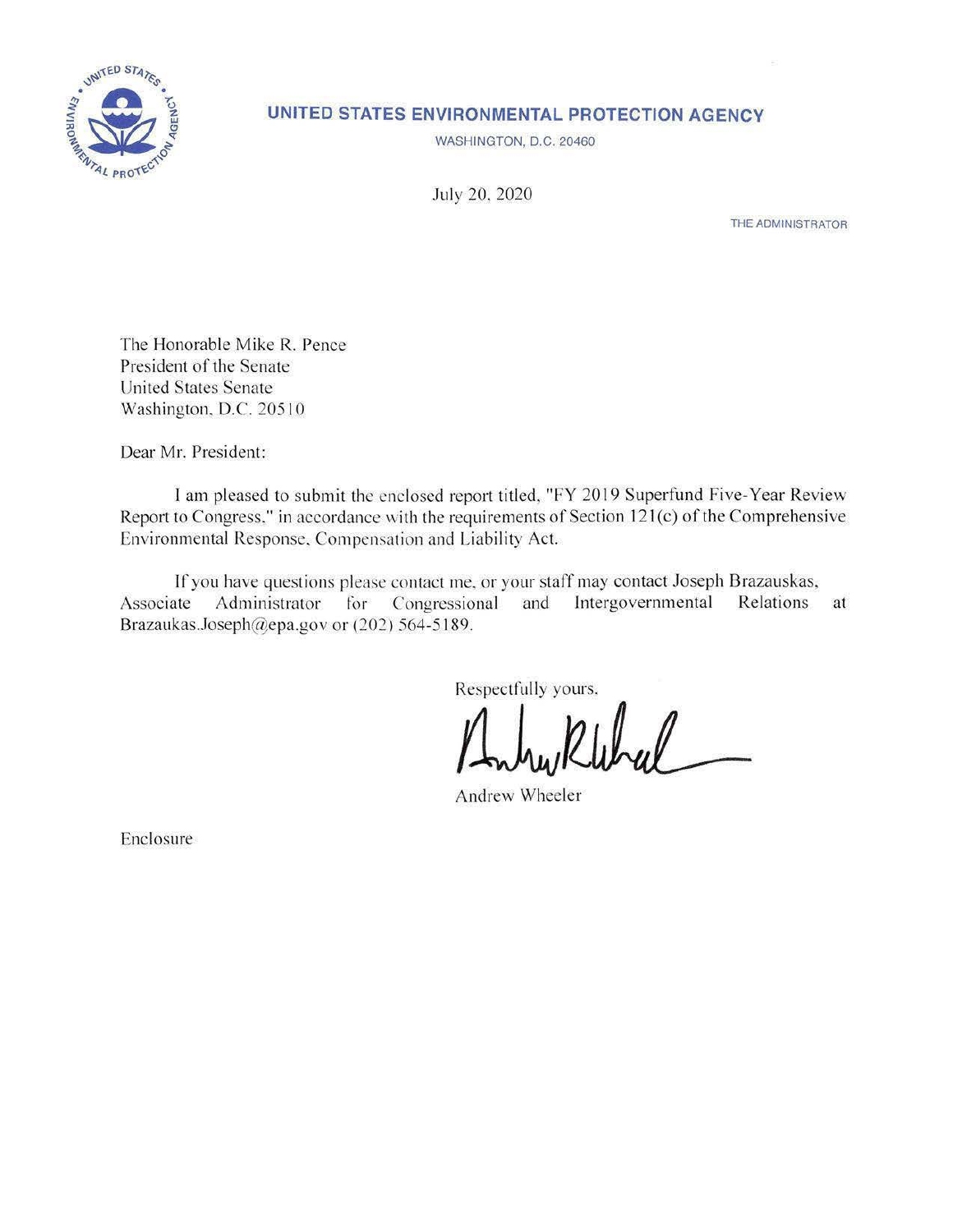

# **UNITED STATES ENVIRONMENTAL PROTECTION AGENCY**

WASHINGTON, D.C. 20460

July 20. 2020

THE **ADMINISTRATOR** 

The Honorable Nancy Pelosi Speaker of the House U.S. House of Representatives Washington, D.C. 20515

Dear Madam Speaker:

I am pleased to submit the enclosed report entitled. "FY 2019 Superfund Five-Year Review Report to Congress," in accordance with the requirements of Section  $121 (c)$  of the Comprehensive Environmental Response, Compensation and Liability Act.

If you have questions please contact me. or your staff may contact Joseph Brazauskas, Associate Administrator for Congressional and Intergovernmental Relations at [Brazaukas.Joseph@epa](mailto:Brazaukas..loseph@epa).gov or (202) 564-5189.

Respectfully yours,

Andrew Klebrel

Enclosure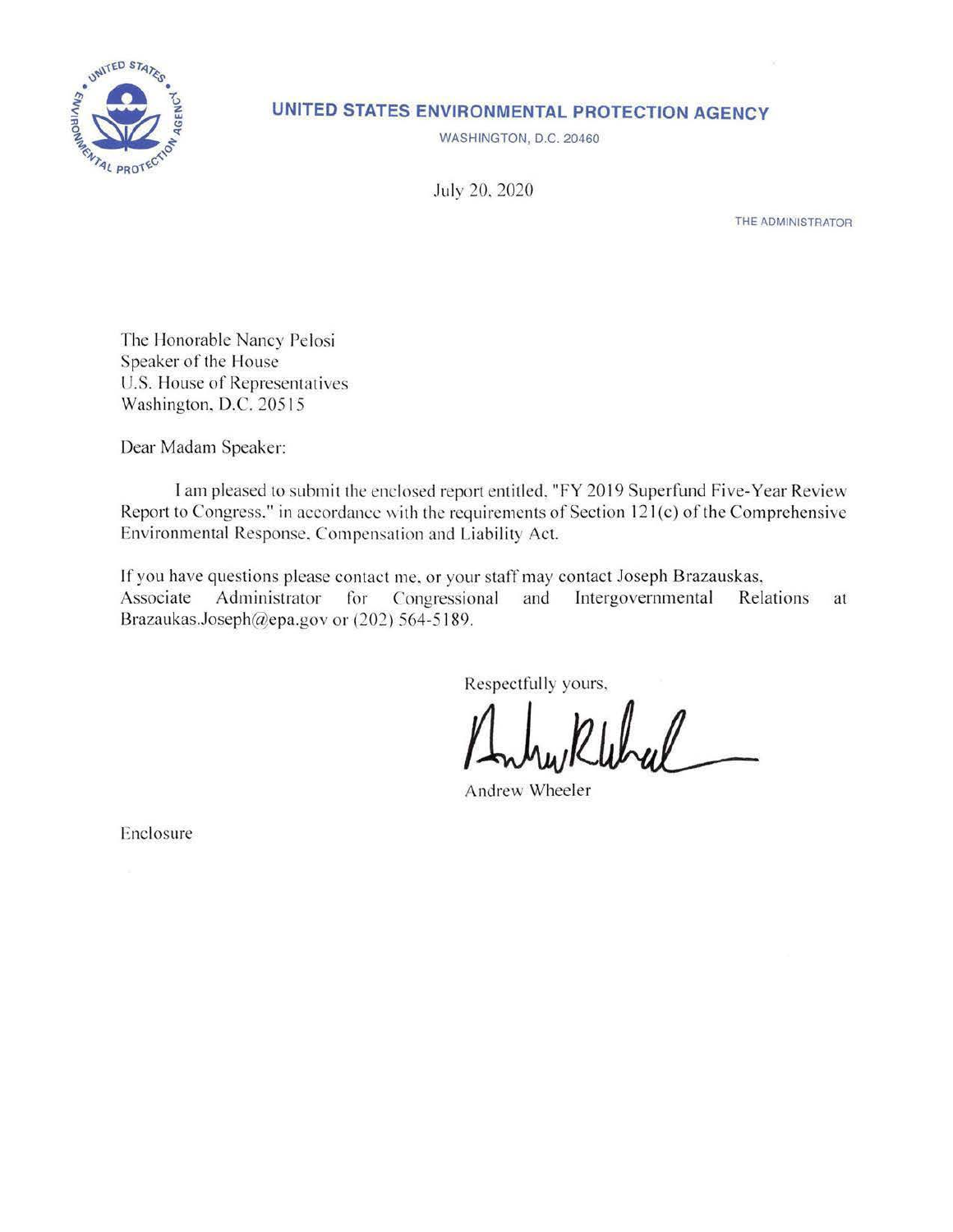#### **FISCAL YEAR 2019 REPORT TO CONGRESS**  SUPERFUND FIVE-YEAR REVIEWS

#### **PURPOSE:**

Consistent with the Comprehensive Environmental Response, Compensation and Liability Act (CERCLA) section 121(c), Executive Order 12580 and the National Oil and Hazardous Substances Pollution Contingency Plan, the U.S. Environmental Protection Agency (EPA) is responsible for reviewing Superfund remedial actions at least every five years where hazardous substances, pollutants, or contaminants will remain on site above levels that allow for unlimited use and unrestricted exposure. The EPA is also responsible for preparing a report to Congress on these reviews each fiscal year.

#### **BACKGROUND:**

Section 121(c) of CERCLA, as amended, states:

*If the President selects a remedial action that results in any hazardous substances, pollutants, or contaminants remaining at the site, the President shall review such remedial action no less often than each 5 years after the initiation of such remedial action to assure that human health and the environment are being protected by the remedial action being implemented. In addition, if upon such review it is the judgment of the President that action is appropriate at such site in accordance with section 9604 or 9606 of the Title, the President shall take or require such action.* 

CERCLA also requires the EPA to report to Congress information regarding sites for which the reviews are required. This report fulfills that requirement by providing a site list, information about sites requiring additional work and contacts for additional information.

# **FINDINGS:**

Tables 1 and 2 provide a summary of five-year reviews conducted for non-federal facility sites and federal facility National Priorities List (NPL) sites and respective protectiveness determinations, including the following:

- Non-federal facility reviews, due in Fiscal Year (FY) 2019, or other fiscal years, completed in FY 2019;
- Non-federal facility reviews due in FY 2019 or prior fiscal years, pending completion; and
- Federal facility reviews due in FY 2019 or other fiscal years, completed in FY 2019.

For non-federal facility sites, a total of 212 five-year reviews were due in FY 2019. Of the reviews due in FY 2019, 206 are complete, while six remain pending completion. Another six reviews due in other fiscal years were also completed in FY 2019, bringing the total number of non-federal site five-year reviews completed in FY 2019 to **212** (Table 1).

For federal facility NPL sites, a total of 41 sites required five-year reviews in FY 2019. Of the reviews due in FY 2019, all 41 are complete. Four additional reviews due in prior fiscal years were completed, bringing the total number of federal facility NPL site five-year reviews completed in FY 2019 to **45**  (Table 1).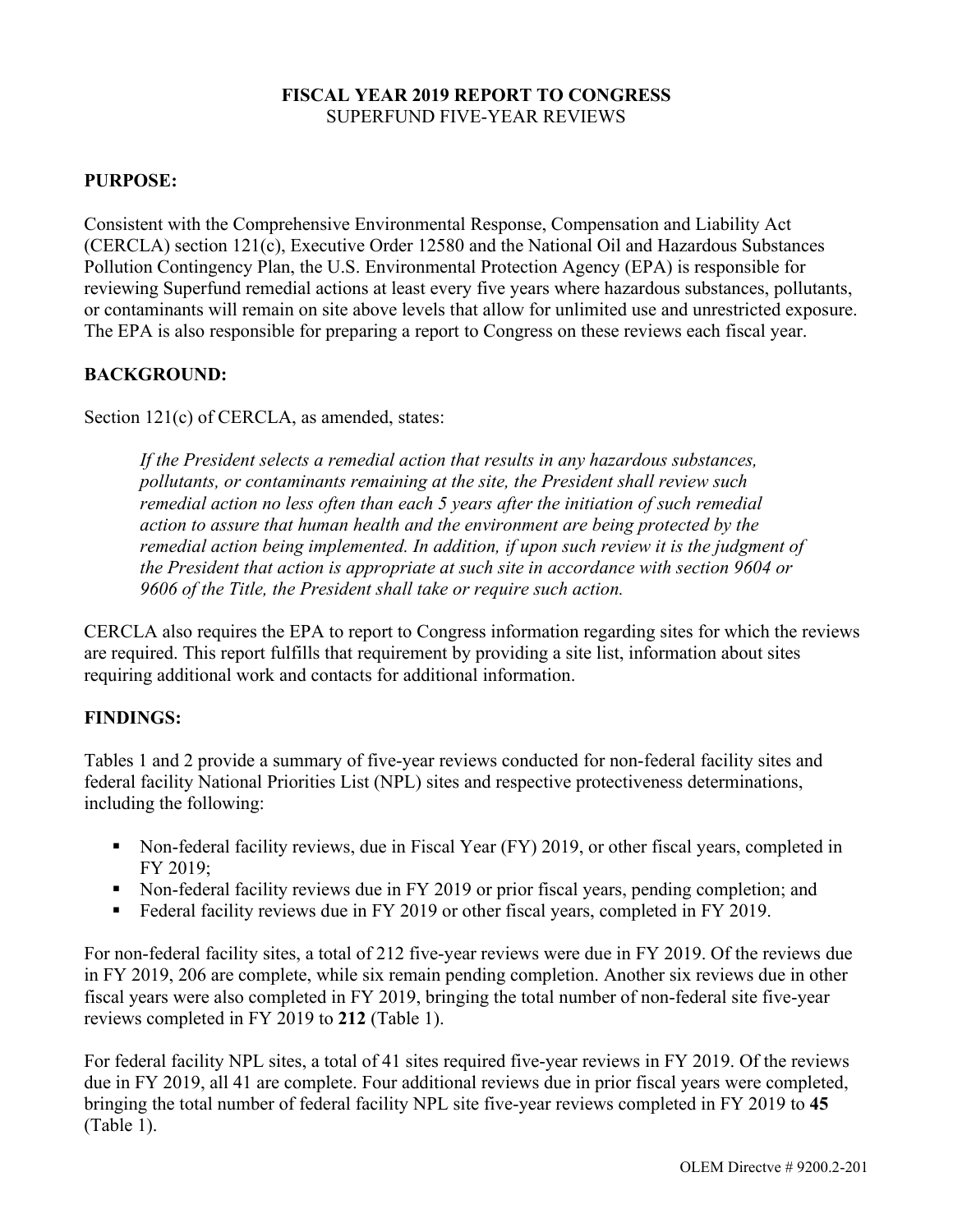In all, the total number of five-year reviews completed in FY 2019 for both non-federal facility and federal facility NPL sites was 257. Based on the reviews, the EPA has determined that remedies for four sites (or portions of the four sites) were "not protective" and that remedies for 28 sites were "protectiveness deferred" (Table 2). The EPA tracks recommendations to do additional work or study for each of these sites in the Superfund Enterprise Management System (SEMS) and, semiannually, the EPA headquarters monitors the progress in implementing these recommendations to resolve protectiveness-related issues at all sites.

| <b>FYR Completion Status</b>                            | <b>Number of FYRs</b> |    |              |  |
|---------------------------------------------------------|-----------------------|----|--------------|--|
|                                                         | Non-FF                | FF | <b>Total</b> |  |
| <b>Total FYRs Due in FY19</b>                           | 212                   | 41 | 253          |  |
| <b>Total FYRs Completed in FY19</b>                     | 212                   | 45 | 257          |  |
| FYRs Due in FY19, Completed in FY19                     | 206                   | 41 | 247          |  |
| FYRs Due in other FYs, Completed in FY19                | 6                     |    | 10           |  |
| <b>Total FYRs Pending Completion at the end of FY19</b> | 6                     |    | 6            |  |
| FYRs Due in FY19, Pending Completion                    | 6                     |    |              |  |
| FYRs Due in other FYs, Pending Completion               |                       |    |              |  |

# **Table 1: Five-Year Review Completion Status**

#### **Table 2: Five-Year Review Protectiveness Determination**

| <b>Non-Federal Facility (non-FF) and Federal Facility (FF) FYRs</b><br><b>Completed in FY 2019</b> |                       |    |              |  |  |  |  |
|----------------------------------------------------------------------------------------------------|-----------------------|----|--------------|--|--|--|--|
| <b>Protectiveness</b>                                                                              | <b>Number of FYRs</b> |    |              |  |  |  |  |
| <b>Determination</b>                                                                               | Non-FF                | FF | <b>Total</b> |  |  |  |  |
| Protective                                                                                         | 67                    |    | 74           |  |  |  |  |
| <b>Short-Term Protective</b>                                                                       | 119                   | 18 | 137          |  |  |  |  |
| <b>Will Be Protective</b>                                                                          |                       |    | 14           |  |  |  |  |
| <b>Protectiveness Deferred</b>                                                                     | 15                    | 13 | 28           |  |  |  |  |
| <b>Not Protective</b>                                                                              | 3                     |    |              |  |  |  |  |
| <b>Total</b>                                                                                       | 212                   | 45 | 257          |  |  |  |  |

Summary copies of all five-year reviews, including those contained in this report, can be accessed publicly via the national Superfund web page (http://www.epa.gov/superfund/search-superfund-fiveyear-reviews). These reviews contain detailed information regarding the effectiveness of the site remedy and assessments of whether human and/or ecological exposures are occurring, along with the official protectiveness determination resulting from the review. The attachments to this report contain additional details on the five-year reviews summarized in this report, including a list of statutory, policy and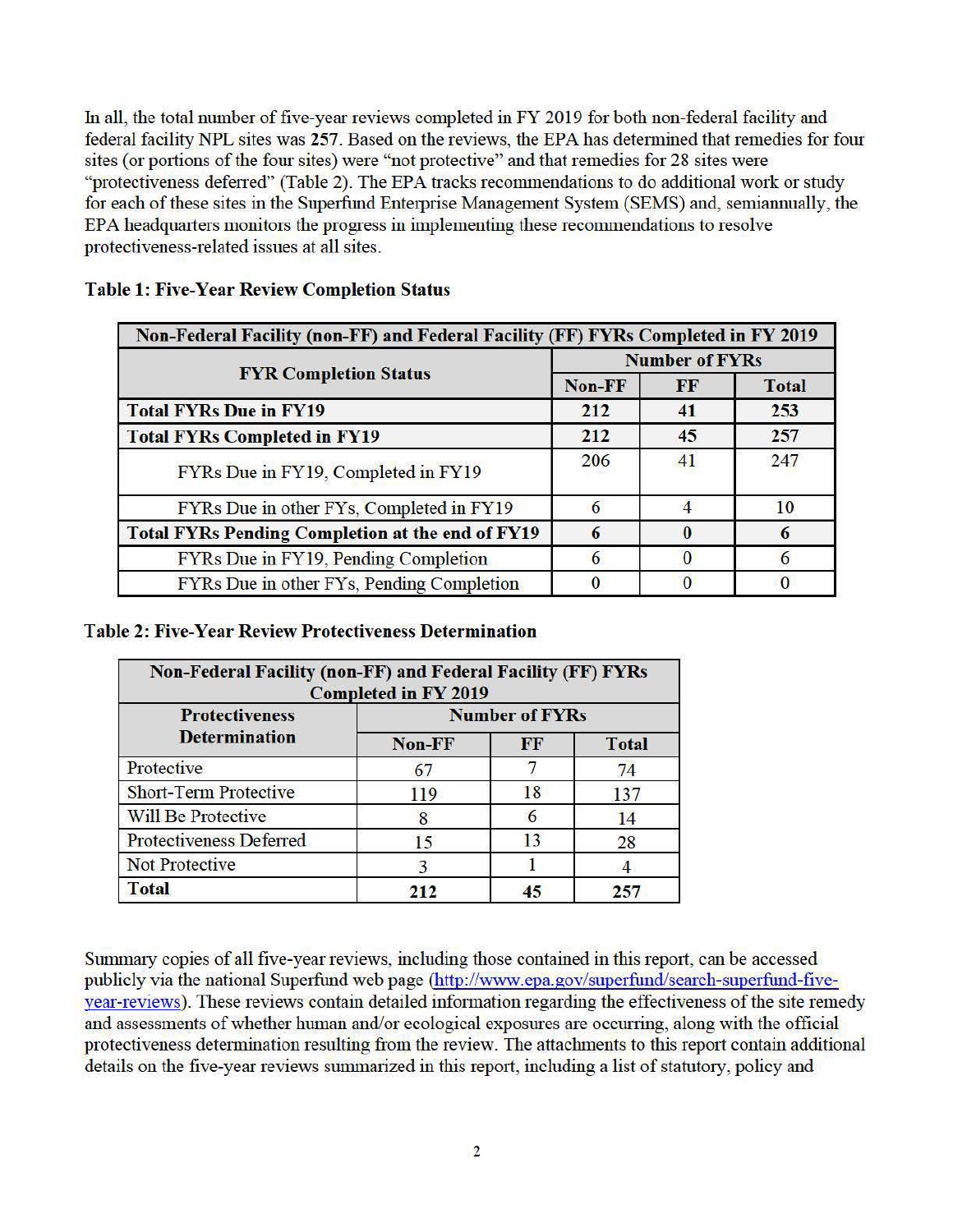discretionary<sup>1</sup> five-year reviews that were conducted for non-federal facility sites and federal facility NPL sites.

Attachments (3)

<sup>&</sup>lt;sup>1</sup> As further discussed in the EPA's *Comprehensive Five Year Review Guidance* (2001, OSWER 9355.7-03B-P), statutory reviews are carried out if both of the following conditions are true: (1) Upon completion of the remedial action, hazardous substances, pollutants, or contaminants will remain on site; and( 2) the EPA signed the site's record of decision on or after October 17, 1986, (effective date of the Superfund Amendments and Reauthorization Act – SARA) and the remedial action was selected under the Comprehensive Environmental Response Compensation and Liability Act §121. Policy reviews are carried out for the following types of actions: (1) a pre- or post-SARA remedial action that, upon completion, will not leave hazardous substances, pollutants, or contaminants on site above levels that allow for unlimited use and unrestricted exposure but requires five years or more to complete; (2) a pre-SARA remedial action that leaves hazardous substances, pollutants, or contaminants on site above levels that allow for unlimited use and unrestricted exposures; or (3) a removal-only site on the National Priority List where a removal action leaves hazardous substances, pollutants, or contaminants on site above levels that allow for unlimited use and unrestricted exposure and where no remedial action has taken or will take place. Regions may also carry out a discretionary review, which is not required by the statute, but may be completed at the region's discretion to help ensure the remedy's protectiveness.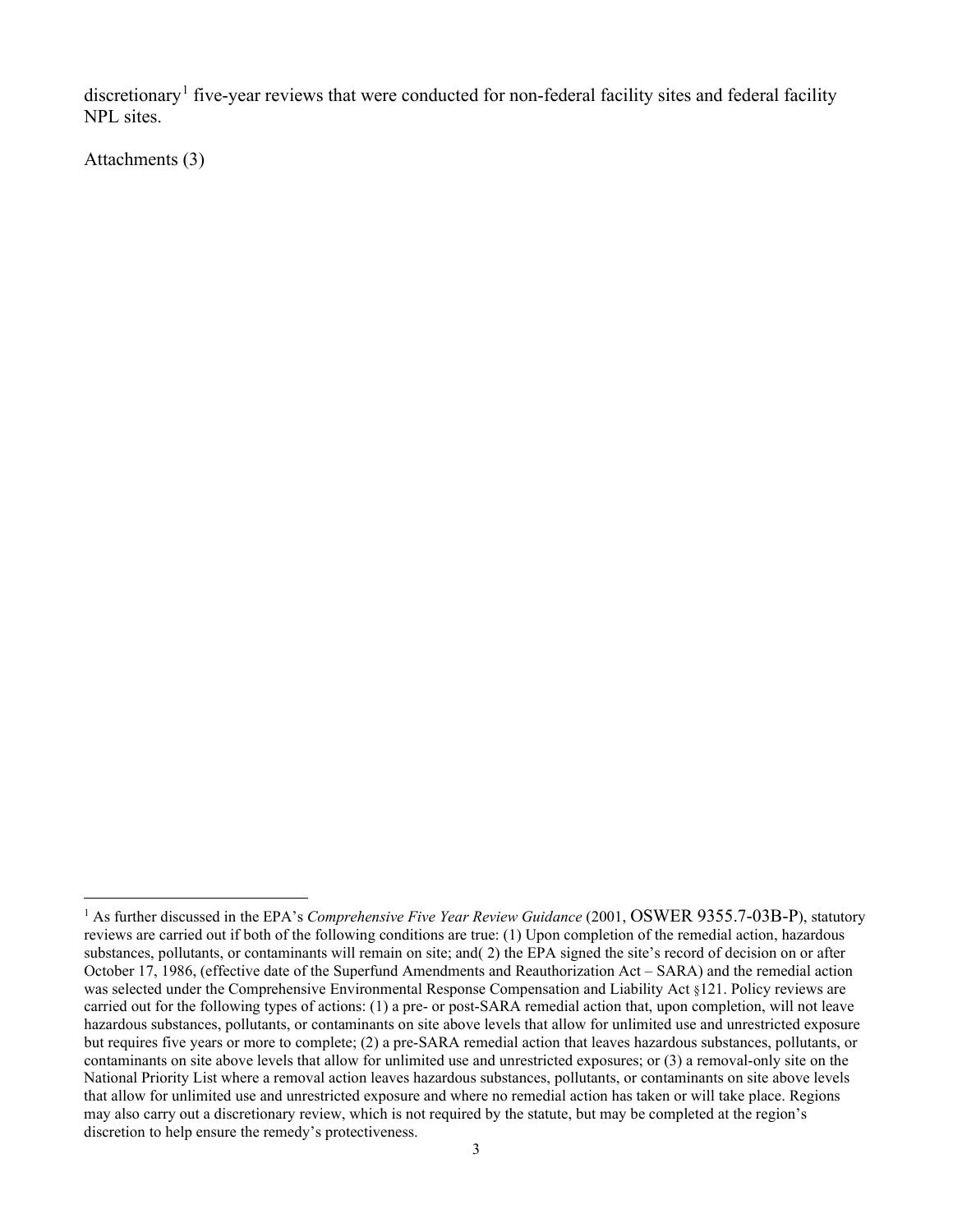# **Attachment 1**

#### **FY 2019 Superfund Five-Year Review Report to Congress FYRs at Non-Federal Facility Sites**

| Region          | <b>State</b>           | <b>Site Name</b>                                                                | <b>FYR</b> Type | Date<br>Completed    | <b>Fiscal</b><br>Year<br><b>Due</b> | Protectiveness<br>Determination <sup>a</sup> |
|-----------------|------------------------|---------------------------------------------------------------------------------|-----------------|----------------------|-------------------------------------|----------------------------------------------|
| 01              | <b>CT</b>              | LINEMASTER SWITCH CORP.                                                         | Statutory       | 09/24/2019           | 2019                                | Short-Term Protective                        |
| 01              | MA                     | <b>BAIRD &amp; MCGUIRE</b>                                                      | Statutory       | 07/29/2019           | 2019                                | Short-Term Protective                        |
| 01              | MA                     | HATHEWAY & PATTERSON                                                            | Statutory       | 09/05/2019           | 2019                                | Protective                                   |
| 01              | MA                     | HOCOMONCO POND                                                                  | Policy          | 09/19/2019           | 2019                                | Short-Term Protective                        |
| 01              | MA                     | <b>INDUSTRI-PLEX</b>                                                            | Statutory       | 05/23/2019           | 2019                                | Short-Term Protective                        |
| 01              | MA                     | NYANZA CHEMICAL WASTE<br><b>DUMP</b>                                            | Statutory       | 05/21/2019           | 2019                                | Short-Term Protective                        |
| 01              | MA                     | ROSE DISPOSAL PIT                                                               | Statutory       | 09/17/2019           | 2019                                | Protective                                   |
| 01              | MA                     | SILRESIM CHEMICAL CORP.                                                         | Statutory       | 09/25/2019           | 2019                                | Short-Term Protective                        |
| 01              | MA                     | <b>SUTTON BROOK DISPOSAL</b><br><b>AREA</b>                                     | Statutory       | 05/21/2019           | 2019                                | Short-Term Protective                        |
| 01              | MA                     | W.R. GRACE & CO., INC.<br>(ACTON PLANT)                                         | Statutory       | 06/17/2019           | 2019                                | Short-Term Protective                        |
| 01              | MA                     | WELLS G&H                                                                       | Statutory       | 05/30/2019           | 2019                                | Short-Term Protective                        |
| 01              | <b>ME</b>              | <b>SACO TANNERY WASTE PITS</b>                                                  | Statutory       | $\frac{07}{30/2019}$ | 2019                                | Short-Term Protective                        |
| 01              | <b>NH</b>              | <b>OTTATI &amp; GOSS/KINGSTON</b><br><b>STEEL DRUM</b>                          | Statutory       | 09/11/2019           | 2019                                | Short-Term Protective                        |
| 01              | <b>NH</b>              | <b>SYLVESTER</b>                                                                | Policy          | 08/28/2019           | 2019                                | Short-Term Protective                        |
| 01              | <b>NH</b>              | <b>TINKHAM GARAGE</b>                                                           | Policy          | 09/30/2019           | 2019                                | Short-Term Protective                        |
| 01              | RI                     | <b>LANDFILL &amp; RESOURCE</b><br>RECOVERY, INC. (L&RR)                         | Statutory       | 09/06/2019           | 2019                                | Short-Term Protective                        |
| 01              | <b>VT</b>              | BENNINGTON MUNICIPAL<br>SANITARY LANDFILL                                       | Policy          | 09/10/2019           | 2019                                | Protective                                   |
| 01              | <b>VT</b>              | BFI SANITARY LANDFILL<br>(ROCKINGHAM)                                           | Statutory       | 09/30/2019           | 2019                                | Short-Term Protective                        |
| 01              | <b>VT</b>              | <b>ELIZABETH MINE</b>                                                           | Statutory       | 09/24/2019           | 2019                                | Short-Term Protective                        |
| 01              | <b>VT</b>              | PARKER SANITARY LANDFILL                                                        | Statutory       | 07/31/2019           | 2019                                | Short-Term Protective                        |
| 01              | <b>VT</b>              | POWNAL TANNERY                                                                  | Statutory       | 09/30/2019           | 2019                                | Short-Term Protective                        |
| 01              | <b>VT</b>              | TANSITOR ELECTRONICS, INC.                                                      | Statutory       | 09/19/2019           | 2019                                | Protective                                   |
| $\overline{02}$ | NJ                     | AMERICAN CYANAMID CO                                                            | Statutory       | 09/11/2019           | 2019                                | Will be Protective                           |
| 02              | NJ                     | <b>BROOK INDUSTRIAL PARK</b>                                                    | Statutory       | 06/18/2019           | 2019                                | Short-Term Protective                        |
| 02              | NJ                     | CHEMICAL CONTROL                                                                | Statutory       | 09/18/2019           | 2019                                | Protective                                   |
| $02\,$          | NJ                     | CHEMICAL INSECTICIDE CORP.                                                      | Statutory       | 07/30/2019           | 2019                                | Protective                                   |
| 02              | $\mathbf{N}\mathbf{J}$ | <b>CINNAMINSON TOWNSHIP</b><br>(BLOCK 702) GROUND WATER<br><b>CONTAMINATION</b> | Statutory       | 08/13/2019           | 2019                                | Protective                                   |
| 02              | NJ                     | COMBE FILL NORTH LANDFILL                                                       | Statutory       | 09/30/2019           | 2019                                | Protectiveness Deferred                      |
| $02\,$          | NJ                     | D'IMPERIO PROPERTY                                                              | Policy          | 08/30/2019           | 2019                                | Protective                                   |
| $02\,$          | NJ                     | <b>EWAN PROPERTY</b>                                                            | Policy          | 06/26/2019           | 2019                                | Protective                                   |
| 02              | NJ                     | <b>FLORENCE LAND</b><br>RECONTOURING, INC.,<br><b>LANDFILL</b>                  | Statutory       | 09/25/2019           | 2019                                | Short-Term Protective                        |
| 02              | ${\rm NJ}$             | GARDEN STATE CLEANERS CO.                                                       | Policy          | 09/25/2019           | 2019                                | Short-Term Protective                        |

# **Non-Federal Facility FYRs Completed in FY19**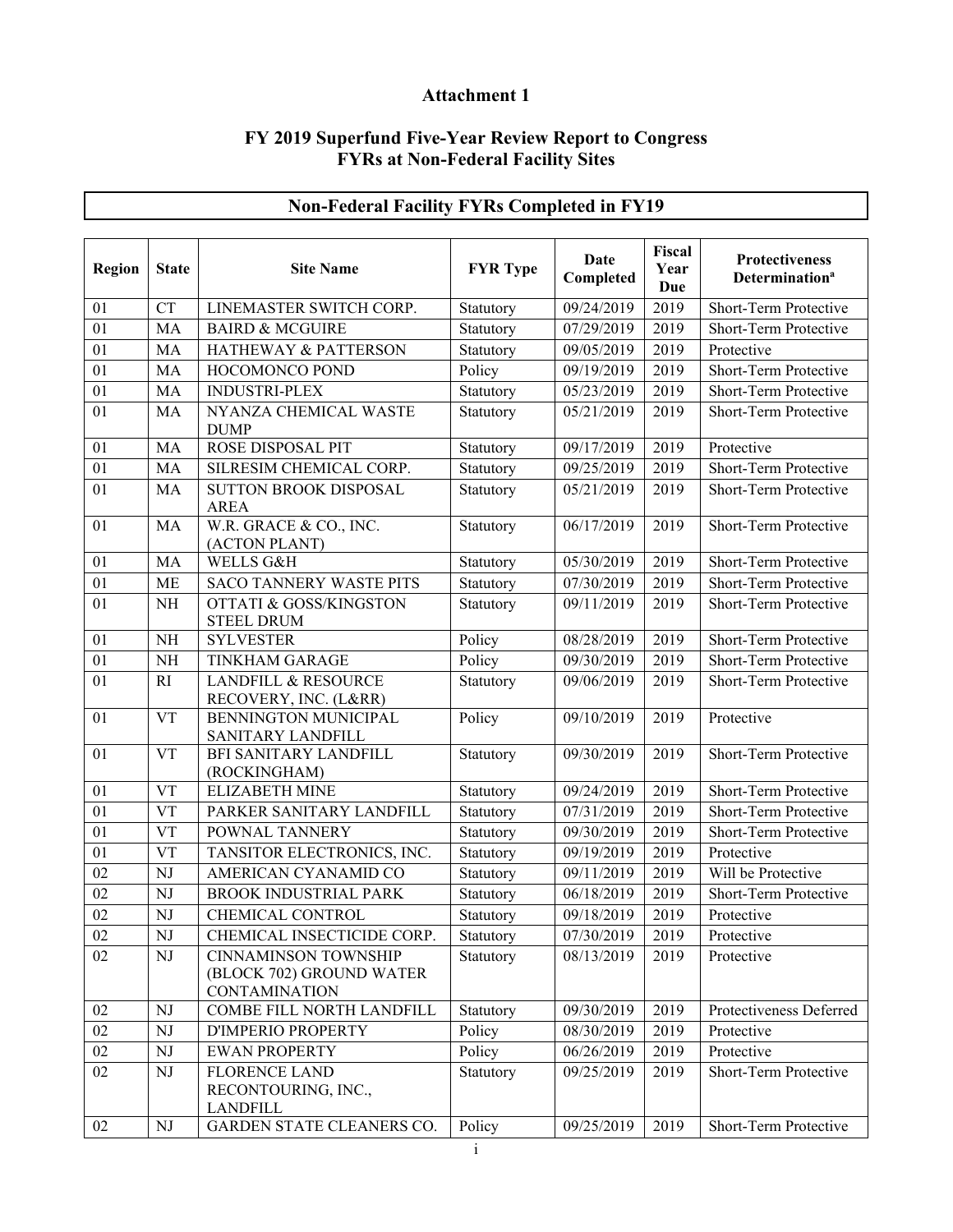| <b>Region</b>   | <b>State</b> | <b>Site Name</b>                                                     | <b>FYR</b> Type | <b>Date</b><br>Completed | Fiscal<br>Year<br>Due | <b>Protectiveness</b><br><b>Determination<sup>a</sup></b> |
|-----------------|--------------|----------------------------------------------------------------------|-----------------|--------------------------|-----------------------|-----------------------------------------------------------|
| 02              | NJ           | <b>GEMS LANDFILL</b>                                                 | Policy          | 07/17/2019               | 2019                  | Short-Term Protective                                     |
| 02              | NJ           | <b>ICELAND COIN LAUNDRY</b><br><b>AREA GW PLUME</b>                  | Policy          | 05/09/2019               | 2019                  | Protective                                                |
| 02              | NJ           | <b>KIN-BUC LANDFILL</b>                                              | Statutory       | 04/03/2019               | 2019                  | Protective                                                |
| 02              | NJ           | LONE PINE LANDFILL                                                   | Statutory       | 06/25/2019               | 2019                  | Protective                                                |
| 02              | NJ           | MAYWOOD CHEMICAL CO.                                                 | Statutory       | 08/13/2019               | 2019                  | Will be Protective                                        |
| 02              | NJ           | METALTEC/AEROSYSTEMS                                                 | Policy          | $\overline{09}/27/2019$  | 2019                  | Protective                                                |
| 02              | NJ           | NASCOLITE CORP.                                                      | Statutory       | 09/25/2019               | 2019                  | Short-Term Protective                                     |
| 02              | NJ           | ROEBLING STEEL CO.                                                   | Statutory       | 04/03/2019               | 2019                  | Will be Protective                                        |
| 02              | NJ           | <b>SHARKEY LANDFILL</b>                                              | Statutory       | 09/30/2019               | 2019                  | Short-Term Protective                                     |
| 02              | NJ           | SOUTH JERSEY CLOTHING CO.                                            | Policy          | 09/25/2019               | 2019                  | Short-Term Protective                                     |
| 02              | NJ           | WOODLAND ROUTE 532 DUMP                                              | Policy          | 06/19/2019               | 2019                  | Protective                                                |
| 02              | NJ           | WOODLAND ROUTE 72 DUMP                                               | Policy          | 06/19/2019               | 2019                  | Protective                                                |
| 02              | <b>NY</b>    | AMERICAN THERMOSTAT CO.                                              | Policy          | 06/26/2019               | 2019                  | Protectiveness Deferred                                   |
| $\overline{02}$ | <b>NY</b>    | CLAREMONT POLYCHEMICAL                                               | Statutory       | 08/28/2019               | 2019                  | Short-Term Protective                                     |
| 02              | <b>NY</b>    | CONSOLIDATED IRON AND<br><b>METAL</b>                                | Statutory       | 02/21/2019               | 2019                  | Protective                                                |
| 02              | <b>NY</b>    | <b>CROWN CLEANERS OF</b><br>WATERTOWN INC.                           | Statutory       | 08/22/2019               | 2019                  | Short-Term Protective                                     |
| 02              | <b>NY</b>    | <b>DUPONT /NECCO PARK</b>                                            | Statutory       | 05/09/2019               | 2019                  | Protective                                                |
| 02              | <b>NY</b>    | HOOKER (S AREA)                                                      | Statutory       | 09/24/2019               | 2019                  | Short-Term Protective                                     |
| 02              | <b>NY</b>    | <b>HUDSON RIVER PCBS</b>                                             | Statutory       | 04/11/2019               | 2017                  | Protectiveness Deferred                                   |
| 02              | <b>NY</b>    | <b>LOVE CANAL</b>                                                    | Policy          | 04/11/2019               | 2019                  | Protective                                                |
| 02              | <b>NY</b>    | <b>LUDLOW SAND &amp; GRAVEL</b>                                      | Statutory       | 07/31/2019               | 2019                  | Protective                                                |
| 02              | NY           | MALTA ROCKET FUEL AREA                                               | Statutory       | 05/01/2019               | 2019                  | Short-Term Protective                                     |
| 02              | NY           | MERCURY REFINING, INC.                                               | Statutory       | 02/13/2019               | 2019                  | Short-Term Protective                                     |
| 02              | <b>NY</b>    | MOHONK ROAD INDUSTRIAL<br><b>PLANT</b>                               | Policy          | 05/29/2019               | 2019                  | Protective                                                |
| 02              | <b>NY</b>    | NIAGARA COUNTY REFUSE                                                | Statutory       | 07/18/2019               | 2019                  | Protective                                                |
| 02              | <b>NY</b>    | POLLUTION ABATEMENT<br><b>SERVICES</b>                               | Statutory       | 02/13/2019               | 2019                  | Protective                                                |
| 02              | <b>NY</b>    | PORT WASHINGTON LANDFILL                                             | Statutory       | 08/28/2019               | 2019                  | Protective                                                |
| 02              | NY           | STANTON CLEANERS AREA<br><b>GROUND WATER</b><br><b>CONTAMINATION</b> | Policy          | 09/16/2019               | 2019                  | Protective                                                |
| 02              | <b>PR</b>    | FIBERS PUBLIC SUPPLY WELLS                                           | Policy          | 08/22/2019               | 2019                  | Short-Term Protective                                     |
| 02              | PR           | <b>JUNCOS LANDFILL</b>                                               | Statutory       | 09/19/2019               | 2019                  | Short-Term Protective                                     |
| 02              | PR           | VEGA ALTA PUBLIC SUPPLY<br><b>WELLS</b>                              | Policy          | 09/23/2019               | 2019                  | Protective                                                |
| 02              | VI           | TUTU WELLFIELD                                                       | Policy          | 09/16/2019               | 2019                  | Protectiveness Deferred                                   |
| 03              | DE           | ARMY CREEK LANDFILL                                                  | Statutory       | 09/05/2019               | 2019                  | Short-Term Protective                                     |
| 03              | DE           | <b>COKER'S SANITATION SERVICE</b><br><b>LANDFILLS</b>                | Statutory       | 05/09/2019               | 2019                  | Protective                                                |
| 03              | DE           | DELAWARE CITY PVC PLANT                                              | Policy          | 08/28/2019               | 2019                  | Short-Term Protective                                     |
| 03              | DE           | DOVER GAS LIGHT CO.                                                  | Statutory       | 07/10/2019               | 2019                  | Protective                                                |
| 03              | PA           | <b>ALADDIN PLATING</b>                                               | Statutory       | 07/24/2019               | 2019                  | Protective                                                |
| 03              | PA           | BRESLUBE-PENN, INC.                                                  | Statutory       | 04/22/2019               | 2019                  | Protectiveness Deferred                                   |
| 03              | PA           | <b>BRODHEAD CREEK</b>                                                | Statutory       | 04/30/2019               | 2019                  | Short-Term Protective                                     |
| 03              | PA           | <b>BRUIN LAGOON</b>                                                  | Policy          | 09/09/2019               | 2019                  | Short-Term Protective                                     |
| 03              | PA           | <b>BUTLER MINE TUNNEL</b>                                            | Statutory       | 06/26/2019               | 2019                  | Protective                                                |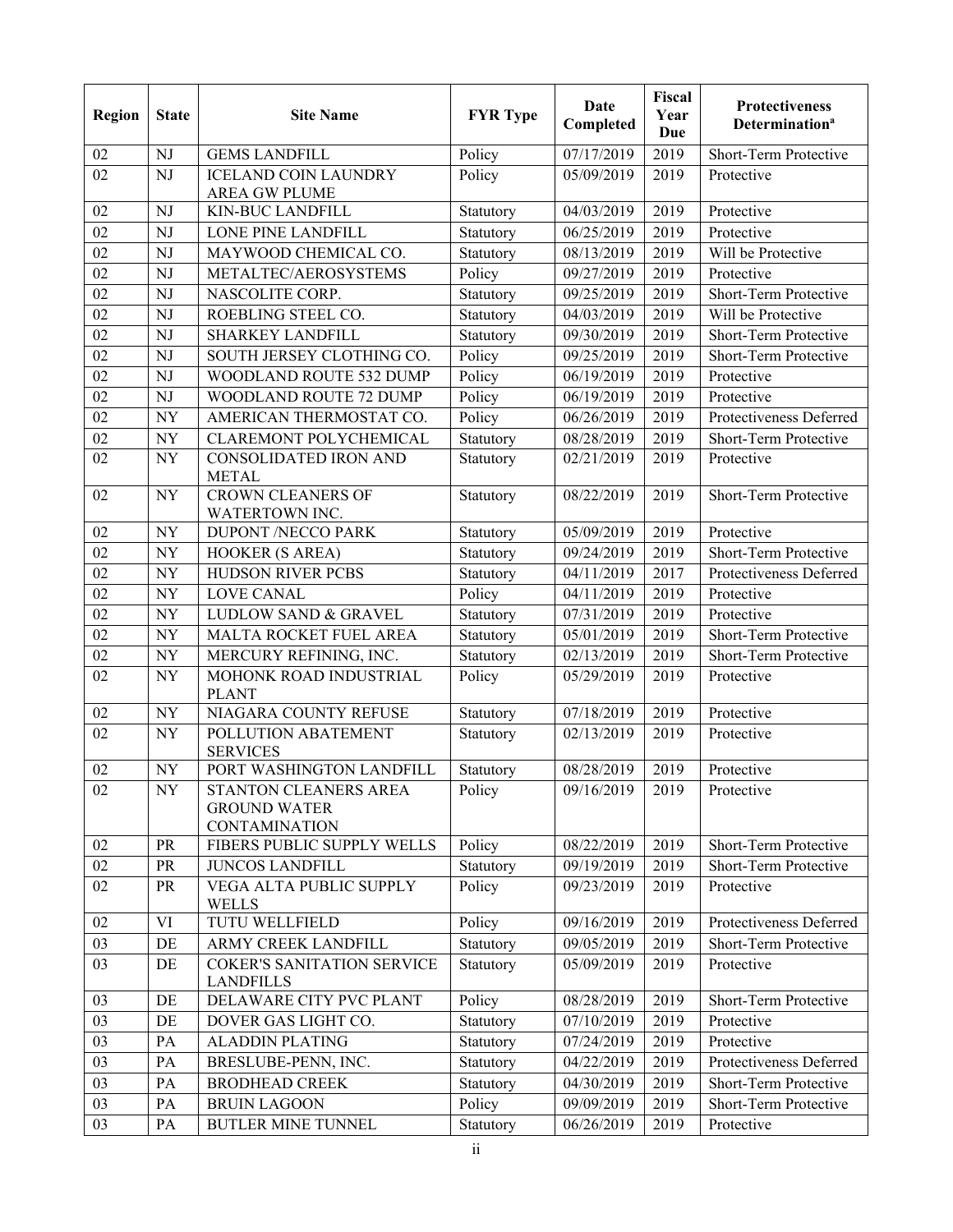| Region          | <b>State</b> | <b>Site Name</b>                                                                 | <b>FYR</b> Type | Date<br>Completed | Fiscal<br>Year<br>Due | <b>Protectiveness</b><br><b>Determination</b> <sup>a</sup> |
|-----------------|--------------|----------------------------------------------------------------------------------|-----------------|-------------------|-----------------------|------------------------------------------------------------|
| 03              | PA           | CENTRE COUNTY KEPONE                                                             | Statutory       | 08/29/2019        | 2019                  | Protective                                                 |
| 03              | PA           | <b>CRAIG FARM DRUM</b>                                                           | Statutory       | 03/22/2019        | 2019                  | Protective                                                 |
| $\overline{03}$ | PA           | <b>CROSSLEY FARM</b>                                                             | Statutory       | 09/05/2019        | 2019                  | Will be Protective                                         |
| 03              | PA           | DOUGLASSVILLE DISPOSAL                                                           | Statutory       | 03/27/2019        | 2019                  | Short-Term Protective                                      |
| 03              | PA           | FISCHER & PORTER CO.                                                             | Policy          | 07/24/2019        | 2019                  | Protective                                                 |
| 03              | PA           | FOOTE MINERAL CO.                                                                | Statutory       | 09/20/2019        | 2019                  | Protective                                                 |
| 03              | PA           | <b>HENDERSON ROAD</b>                                                            | Statutory       | 12/13/2018        | 2019                  | Short-Term Protective                                      |
| 03              | PA           | <b>KIMBERTON</b>                                                                 | Statutory       | 04/25/2019        | 2019                  | Protective                                                 |
| 03              | PA           | <b>LACKAWANNA REFUSE</b>                                                         | Policy          | 09/09/2019        | 2019                  | Protective                                                 |
| 03              | PA           | <b>LORD-SHOPE LANDFILL</b>                                                       | Statutory       | 09/05/2019        | 2019                  | Short-Term Protective                                      |
| 03              | PA           | <b>RAYMARK</b>                                                                   | Statutory       | 09/12/2019        | 2019                  | Short-Term Protective                                      |
| 03              | PA           | RIVER ROAD LANDFILL<br>(WASTE MANAGEMENT, INC.)                                  | Statutory       | 08/29/2019        | 2019                  | Short-Term Protective                                      |
| 03              | PA           | <b>STANLEY KESSLER</b>                                                           | Policy          | 07/31/2019        | 2019                  | Short-Term Protective                                      |
| 03              | PA           | <b>TYSONS DUMP</b>                                                               | Statutory       | 08/12/2019        | 2019                  | Short-Term Protective                                      |
| 03              | PA           | WADE (ABM)                                                                       | Policy          | 12/11/2018        | 2019                  | Protective                                                 |
| 04              | AL           | AMERICAN BRASS INC.                                                              | Statutory       | 09/30/2019        | 2019                  | Short-Term Protective                                      |
| 04              | <b>FL</b>    | CITY INDUSTRIES, INC.                                                            | Policy          | 07/01/2019        | 2019                  | Short-Term Protective                                      |
| 04              | <b>FL</b>    | <b>COLEMAN-EVANS WOOD</b><br>PRESERVING CO.                                      | Statutory       | 07/03/2019        | 2019                  | Protective                                                 |
| 04              | FL           | HARRIS CORP. (PALM BAY<br>PLANT)                                                 | Policy          | 04/18/2019        | 2019                  | Short-Term Protective                                      |
| 04              | FL           | KASSAUF-KIMERLING<br><b>BATTERY DISPOSAL</b>                                     | Statutory       | 09/10/2019        | 2019                  | Short-Term Protective                                      |
| 04              | <b>FL</b>    | NOCATEE HULL CREOSOTE                                                            | Statutory       | 08/15/2019        | 2019                  | Short-Term Protective                                      |
| 04              | FL           | PIPER AIRCRAFT CORP./VERO<br><b>BEACH WATER &amp; SEWER</b><br><b>DEPARTMENT</b> | Statutory       | 08/08/2019        | 2019                  | Protective                                                 |
| 04              | <b>FL</b>    | SIXTY-SECOND STREET DUMP                                                         | Statutory       | 09/10/2019        | 2019                  | Short-Term Protective                                      |
| 04              | <b>FL</b>    | SOLITRON MICROWAVE                                                               | Statutory       | 07/01/2019        | 2019                  | Protective                                                 |
| 04              | <b>FL</b>    | UNITED METALS, INC.                                                              | Statutory       | 09/10/2019        | 2020                  | Protective                                                 |
| 04              | FL           | WHITEHOUSE OIL PITS                                                              | Statutory       | 05/07/2019        | 2019                  | Protective                                                 |
| 04              | GA           | WOOLFOLK CHEMICAL<br>WORKS, INC.                                                 | Statutory       | 09/30/2019        | 2019                  | Not Protective                                             |
| 04              | KY           | <b>AIRCO</b>                                                                     | Statutory       | 09/12/2019        | 2019                  | Short-Term Protective                                      |
| 04              | KY           | <b>B.F. GOODRICH</b>                                                             | Statutory       | 09/12/2019        | 2019                  | Short-Term Protective                                      |
| 04              | MS           | SONFORD PRODUCTS                                                                 | Statutory       | 12/19/2018        | 2017                  | Will be Protective                                         |
| 04              | NC           | <b>GENERAL ELECTRIC</b><br>CO/SHEPHERD FARM                                      | Statutory       | 09/30/2019        | 2019                  | Short-Term Protective                                      |
| 04              | NC           | NORTH BELMONT PCE                                                                | Policy          | 09/30/2019        | 2019                  | Protectiveness Deferred                                    |
| 04              | ${\rm SC}$   | <b>CALHOUN PARK AREA</b>                                                         | Statutory       | 08/15/2019        | 2019                  | Short-Term Protective                                      |
| 04              | ${\rm SC}$   | GEIGER (C & M OIL)                                                               | Statutory       | 09/30/2019        | 2019                  | Protective                                                 |
| 04              | SC           | HELENA CHEMICAL CO.<br><b>LANDFILL</b>                                           | Statutory       | 09/30/2019        | 2019                  | Protectiveness Deferred                                    |
| 04              | <b>SC</b>    | LYMAN DYEING AND<br><b>FINISHING</b>                                             | Statutory       | 09/30/2019        | 2019                  | Protective                                                 |
| 04              | <b>SC</b>    | MEDLEY FARM DRUM DUMP                                                            | Statutory       | 08/15/2019        | 2019                  | Short-Term Protective                                      |
| 04              | ${\rm SC}$   | WAMCHEM, INC.                                                                    | Policy          | 09/17/2019        | 2019                  | Protectiveness Deferred                                    |
| 04              | <b>TN</b>    | AMERICAN CREOSOTE WORKS,<br>INC. (JACKSON PLANT)                                 | Statutory       | 08/06/2019        | 2019                  | Short-Term Protective                                      |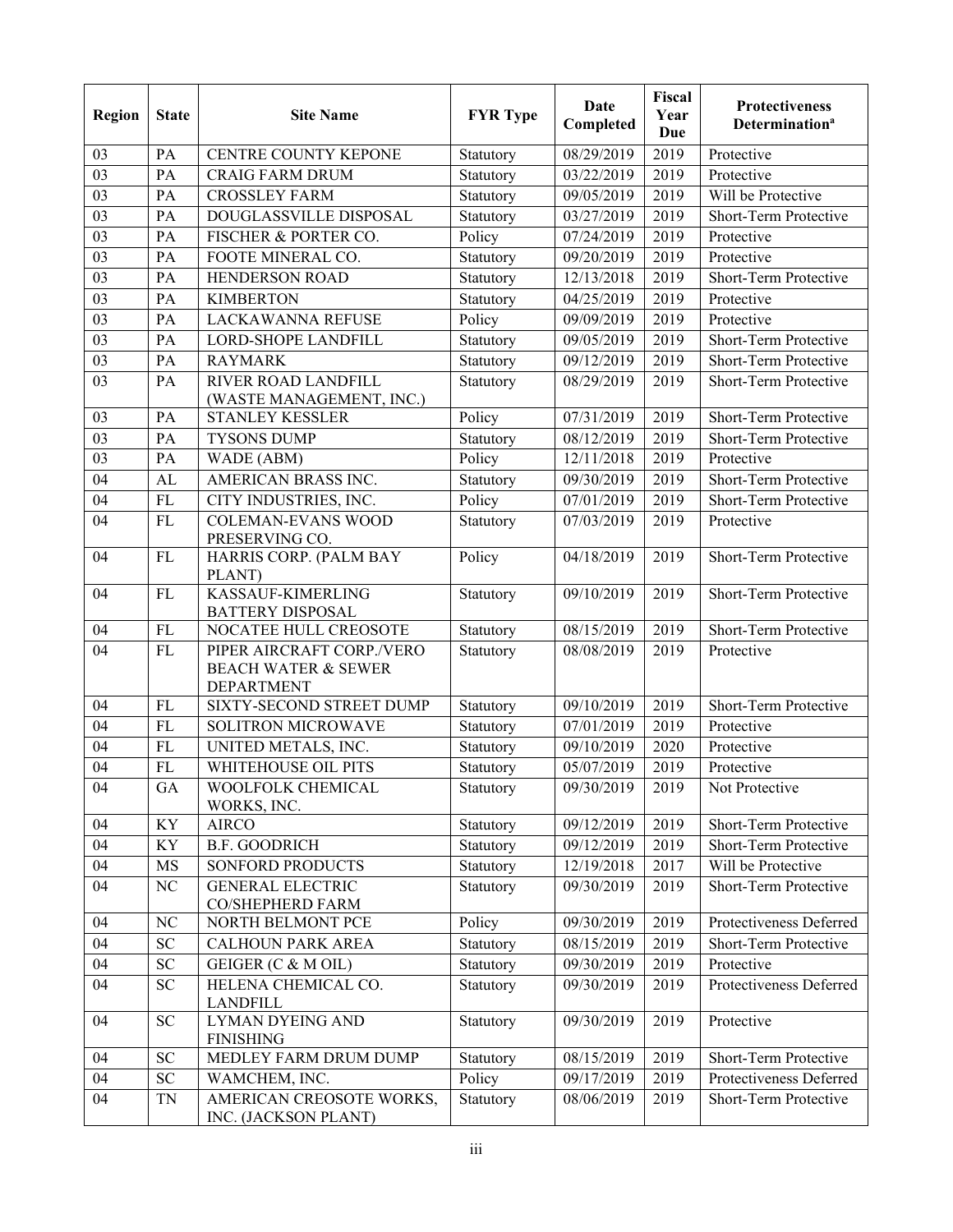| <b>Region</b> | <b>State</b> | <b>Site Name</b>                                                 | <b>FYR</b> Type | Date<br>Completed | Fiscal<br>Year<br>Due | <b>Protectiveness</b><br><b>Determination</b> <sup>a</sup> |
|---------------|--------------|------------------------------------------------------------------|-----------------|-------------------|-----------------------|------------------------------------------------------------|
| 04            | <b>TN</b>    | ROSS METALS INC.                                                 | Statutory       | 09/10/2019        | 2019                  | Protective                                                 |
| 05            | IL           | <b>ALCOA PROPERTIES</b>                                          | Statutory       | 03/26/2019        | 2019                  | Short-Term Protective                                      |
| 05            | IL           | <b>CENTRAL ILLINOIS PUBLIC</b><br>SERVICE CO.                    | Statutory       | 06/24/2019        | 2019                  | Short-Term Protective                                      |
| 05            | IL           | <b>ILADA ENERGY CO.</b>                                          | Statutory       | 08/28/2019        | 2019                  | Short-Term Protective                                      |
| 05            | IL           | <b>JENNISON-WRIGHT</b><br>CORPORATION                            | Statutory       | 09/30/2019        | 2019                  | Short-Term Protective                                      |
| 05            | IL           | <b>LASALLE ELECTRIC UTILITIES</b>                                | Statutory       | 08/20/2019        | 2019                  | Short-Term Protective                                      |
| 05            | IL           | LENZ OIL SERVICE, INC.                                           | Statutory       | 04/18/2019        | 2019                  | Short-Term Protective                                      |
| 05            | IL           | NL INDUSTRIES/TARACORP<br><b>LEAD SMELTER</b>                    | Statutory       | 04/15/2019        | 2019                  | Short-Term Protective                                      |
| 05            | IL           | TRI-COUNTY LANDFILL<br>CO./WASTE MANAGEMENT OF<br>ILLINOIS, INC. | Statutory       | 09/11/2019        | 2019                  | Short-Term Protective                                      |
| 05            | IN           | <b>CONRAIL RAIL YARD</b><br>(ELKHART)                            | Statutory       | 07/19/2019        | 2019                  | Short-Term Protective                                      |
| 05            | IN           | FORT WAYNE REDUCTION<br><b>DUMP</b>                              | Statutory       | 08/13/2019        | 2019                  | Protective                                                 |
| 05            | IN           | INTERNATIONAL MINERALS (E.<br>PLANT)                             | Statutory       | 12/20/2018        | 2019                  | Short-Term Protective                                      |
| 05            | IN           | MIDCO I                                                          | Statutory       | 09/12/2019        | 2019                  | Short-Term Protective                                      |
| 05            | IN           | NORTHSIDE SANITARY<br>LANDFILL, INC                              | Statutory       | 04/18/2019        | 2019                  | Short-Term Protective                                      |
| 05            | IN           | <b>WAYNE WASTE OIL</b>                                           | Statutory       | 01/29/2019        | 2019                  | Short-Term Protective                                      |
| 05            | MI           | <b>BENDIX CORP./ALLIED</b><br><b>AUTOMOTIVE</b>                  | Statutory       | 08/20/2019        | 2019                  | Short-Term Protective                                      |
| 05            | MI           | <b>BUTTERWORTH #2 LANDFILL</b>                                   | Statutory       | 09/30/2019        | 2019                  | Short-Term Protective                                      |
| 05            | MI           | CANNELTON INDUSTRIES, INC.                                       | Statutory       | 09/12/2019        | 2019                  | Short-Term Protective                                      |
| 05            | MI           | <b>FOLKERTSMA REFUSE</b>                                         | Statutory       | 11/15/2018        | 2019                  | Short-Term Protective                                      |
| 05            | MI           | H. BROWN CO., INC.                                               | Statutory       | 09/18/2019        | 2019                  | Short-Term Protective                                      |
| 05            | MI           | <b>HEDBLUM INDUSTRIES</b>                                        | Policy          | 09/30/2019        | 2019                  | Short-Term Protective                                      |
| 05            | MI           | LIQUID DISPOSAL, INC.                                            | Statutory       | 09/12/2019        | 2018                  | Short-Term Protective                                      |
| 05            | MI           | METAMORA LANDFILL                                                | Statutory       | 09/18/2019        | 2019                  | Short-Term Protective                                      |
| 05            | MI           | NORTH BRONSON INDUSTRIAL<br><b>SUBAREAS</b>                      | Statutory       | 09/30/2019        | 2019                  | Short-Term Protective                                      |
| 05            | MI           | ORGANIC CHEMICALS, INC.                                          | Statutory       | 09/30/2019        | 2019                  | Short-Term Protective                                      |
| 05            | MI           | PARSONS CHEMICAL WORKS,<br>INC.                                  | Statutory       | 09/30/2019        | 2019                  | Short-Term Protective                                      |
| 05            | MI           | <b>SHIAWASSEE RIVER</b>                                          | Statutory       | 08/22/2019        | 2019                  | Not Protective                                             |
| 05            | MI           | SPRINGFIELD TOWNSHIP DUMP                                        | Statutory       | 08/13/2019        | 2019                  | Short-Term Protective                                      |
| 05            | MI           | <b>TAR LAKE</b>                                                  | Statutory       | 08/26/2019        | 2019                  | Short-Term Protective                                      |
| 05            | MN           | DAKHUE SANITARY LANDFILL                                         | Statutory       | 01/29/2019        | 2019                  | Short-Term Protective                                      |
| 05            | MN           | FMC CORP. (FRIDLEY PLANT)                                        | Statutory       | 09/16/2019        | 2019                  | Protectiveness Deferred                                    |
| 05            | MN           | OAKDALE DUMP                                                     | Policy          | 09/18/2019        | 2019                  | Short-Term Protective                                      |
| 05            | MN           | SOUTH MINNEAPOLIS<br>RESIDENTIAL SOIL<br><b>CONTAMINATION</b>    | Statutory       | 05/15/2019        | 2019                  | Short-Term Protective                                      |
| 05            | OH           | ALLIED CHEMICAL & IRONTON<br><b>COKE</b>                         | Statutory       | 09/10/2019        | 2019                  | Short-Term Protective                                      |
| 05            | OH           | <b>BIG D CAMPGROUND</b>                                          | Statutory       | 09/30/2019        | 2019                  | Short-Term Protective                                      |
| 05            | OH           | <b>COSHOCTON LANDFILL</b>                                        | Statutory       | 11/21/2018        | 2019                  | Short-Term Protective                                      |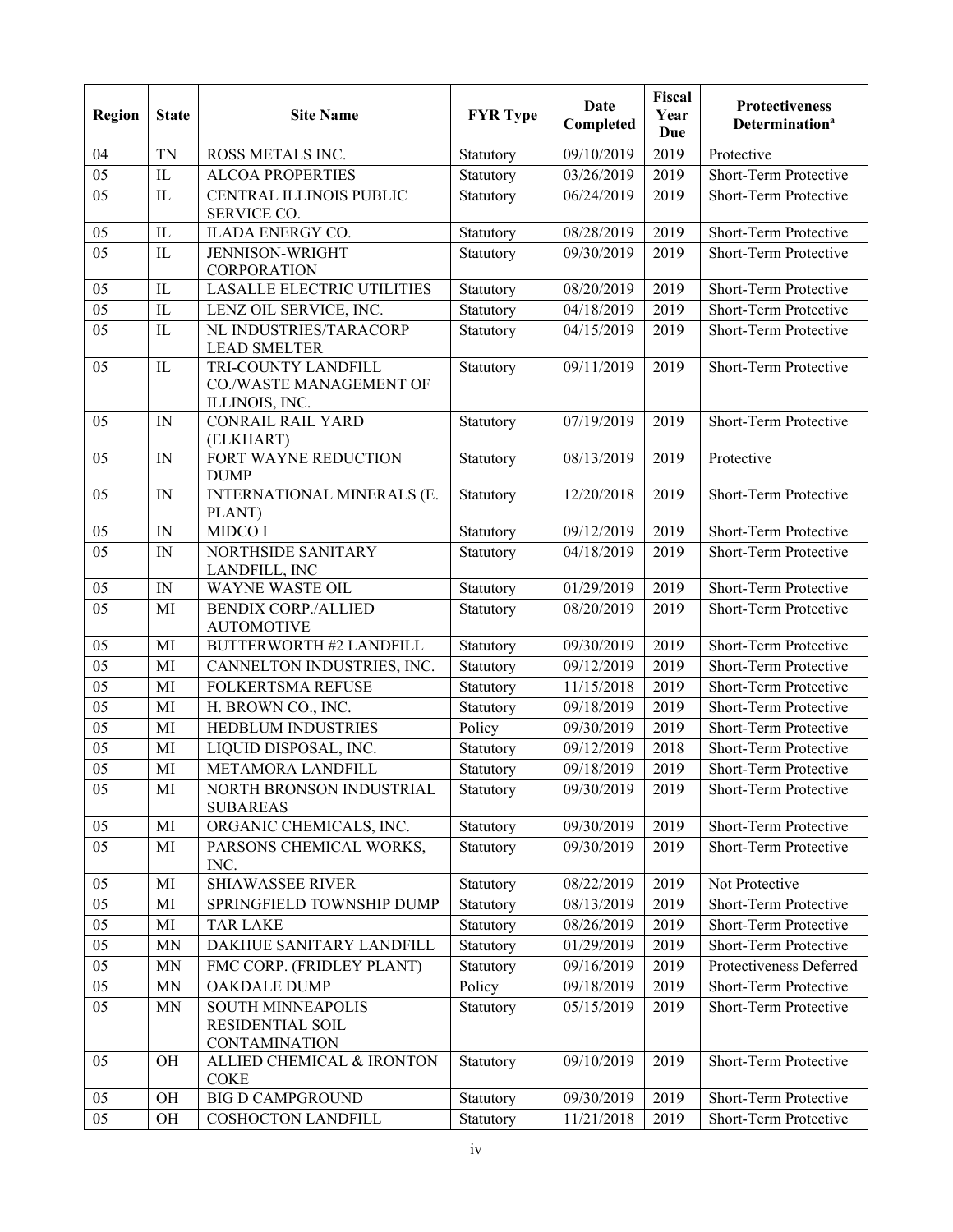| Region          | <b>State</b> | <b>Site Name</b>                                  | <b>FYR</b> Type | Date<br>Completed    | Fiscal<br>Year<br>Due | <b>Protectiveness</b><br><b>Determination<sup>a</sup></b> |
|-----------------|--------------|---------------------------------------------------|-----------------|----------------------|-----------------------|-----------------------------------------------------------|
| 05              | OH           | <b>FIELDS BROOK</b>                               | Statutory       | 06/25/2019           | 2019                  | Short-Term Protective                                     |
| 05              | OH           | LASKIN/POPLAR OIL CO.                             | Statutory       | 06/03/2019           | 2019                  | Short-Term Protective                                     |
| $\overline{05}$ | OH           | <b>SKINNER LANDFILL</b>                           | Statutory       | $\frac{03}{27}/2019$ | 2019                  | Will be Protective                                        |
| 05              | OH           | VAN DALE JUNKYARD                                 | Statutory       | 02/22/2019           | 2019                  | Protectiveness Deferred                                   |
| 05              | WI           | ALGOMA MUNICIPAL<br><b>LANDFILL</b>               | Statutory       | 04/11/2019           | 2019                  | Protective                                                |
| 05              | WI           | ASHLAND/NORTHERN STATES<br><b>POWER LAKEFRONT</b> | Statutory       | 08/12/2019           | 2019                  | Will be Protective                                        |
| 05              | WI           | HECHIMOVICH SANITARY<br><b>LANDFILL</b>           | Statutory       | 06/10/2019           | 2019                  | Short-Term Protective                                     |
| 05              | WI           | MID-STATE DISPOSAL, INC.<br><b>LANDFILL</b>       | Statutory       | 07/23/2019           | 2019                  | Protective                                                |
| 05              | WI           | MUSKEGO SANITARY<br><b>LANDFILL</b>               | Statutory       | 07/10/2019           | 2019                  | Short-Term Protective                                     |
| 05              | WI           | SCRAP PROCESSING CO., INC.                        | Statutory       | 06/14/2019           | 2019                  | Protective                                                |
| 06              | <b>AR</b>    | SOUTH 8TH STREET LANDFILL                         | Statutory       | 08/27/2019           | 2019                  | Protective                                                |
| 06              | AR           | VERTAC, INC.                                      | Statutory       | 03/04/2019           | 2019                  | Protectiveness Deferred                                   |
| 06              | LA           | CENTRAL WOOD PRESERVING<br>CO.                    | Statutory       | 03/13/2019           | 2019                  | Protective                                                |
| 06              | LA           | MADISONVILLE CREOSOTE<br><b>WORKS</b>             | Statutory       | 04/02/2019           | 2019                  | Protective                                                |
| 06              | $\rm NM$     | <b>GRANTS CHLORINATED</b><br><b>SOLVENTS</b>      | Statutory       | 05/13/2019           | 2018                  | Protective                                                |
| 06              | OK           | MOSLEY ROAD SANITARY<br><b>LANDFILL</b>           | Statutory       | 08/12/2019           | 2019                  | Protective                                                |
| 06              | OK           | TULSA FUEL AND<br>MANUFACTURING                   | Statutory       | 08/29/2019           | 2019                  | Protective                                                |
| 06              | <b>TX</b>    | <b>GARLAND CREOSOTING</b>                         | Statutory       | 09/24/2019           | 2019                  | Short-Term Protective                                     |
| 06              | <b>TX</b>    | MALONE SERVICE CO - SWAN<br><b>LAKE PLANT</b>     | Statutory       | 09/09/2019           | 2019                  | Short-Term Protective                                     |
| 06              | <b>TX</b>    | PESSES CHEMICAL CO.                               | Statutory       | 05/01/2019           | 2019                  | Protective                                                |
| 06              | <b>TX</b>    | <b>STATE ROAD 114</b><br><b>GROUNDWATER PLUME</b> | Statutory       | 09/26/2019           | 2019                  | Short-Term Protective                                     |
| 07              | IA           | CHEMPLEX CO.                                      | Statutory       | 05/24/2019           | 2019                  | Protective                                                |
| 07              | IA           | MCGRAW EDISON                                     | Policy          | 07/16/2019           | 2019                  | Short-Term Protective                                     |
| 07              | IA           | VOGEL PAINT & WAX CO.                             | Statutory       | 09/10/2019           | 2019                  | Short-Term Protective                                     |
| 07              | IA           | WHITE FARM EQUIPMENT CO.<br><b>DUMP</b>           | Statutory       | 02/28/2019           | 2019                  | Protective                                                |
| 07              | KS           | 57TH AND NORTH BROADWAY<br><b>STREETS SITE</b>    | Statutory       | 08/27/2019           | 2019                  | Short-Term Protective                                     |
| 07              | KS           | PESTER REFINERY CO.                               | Statutory       | 05/15/2019           | 2019                  | Short-Term Protective                                     |
| 07              | MO           | BEE CEE MANUFACTURING CO.                         | Statutory       | 06/18/2019           | 2019                  | Short-Term Protective                                     |
| 07              | MO           | LEE CHEMICAL                                      | Statutory       | 07/29/2019           | 2019                  | Short-Term Protective                                     |
| 07              | MO           | MISSOURI ELECTRIC WORKS                           | Statutory       | 07/24/2019           | 2019                  | Protective                                                |
| 07              | MO           | NEWTON COUNTY WELLS                               | Policy          | 04/04/2019           | 2019                  | Short-Term Protective                                     |
| $\overline{07}$ | MO           | <b>QUALITY PLATING</b>                            | Statutory       | 09/03/2019           | 2019                  | Short-Term Protective                                     |
| 07              | MO           | WHEELING DISPOSAL SERVICE<br>CO., INC., LANDFILL  | Statutory       | 05/23/2019           | 2019                  | Protective                                                |
| 07              | NE           | <b>GARVEY ELEVATOR</b>                            | Statutory       | 09/25/2019           | 2019                  | Short-Term Protective                                     |
| 07              | NE           | NEBRASKA ORDNANCE PLANT<br>(FORMER)               | Statutory       | 06/28/2019           | 2019                  | Protective                                                |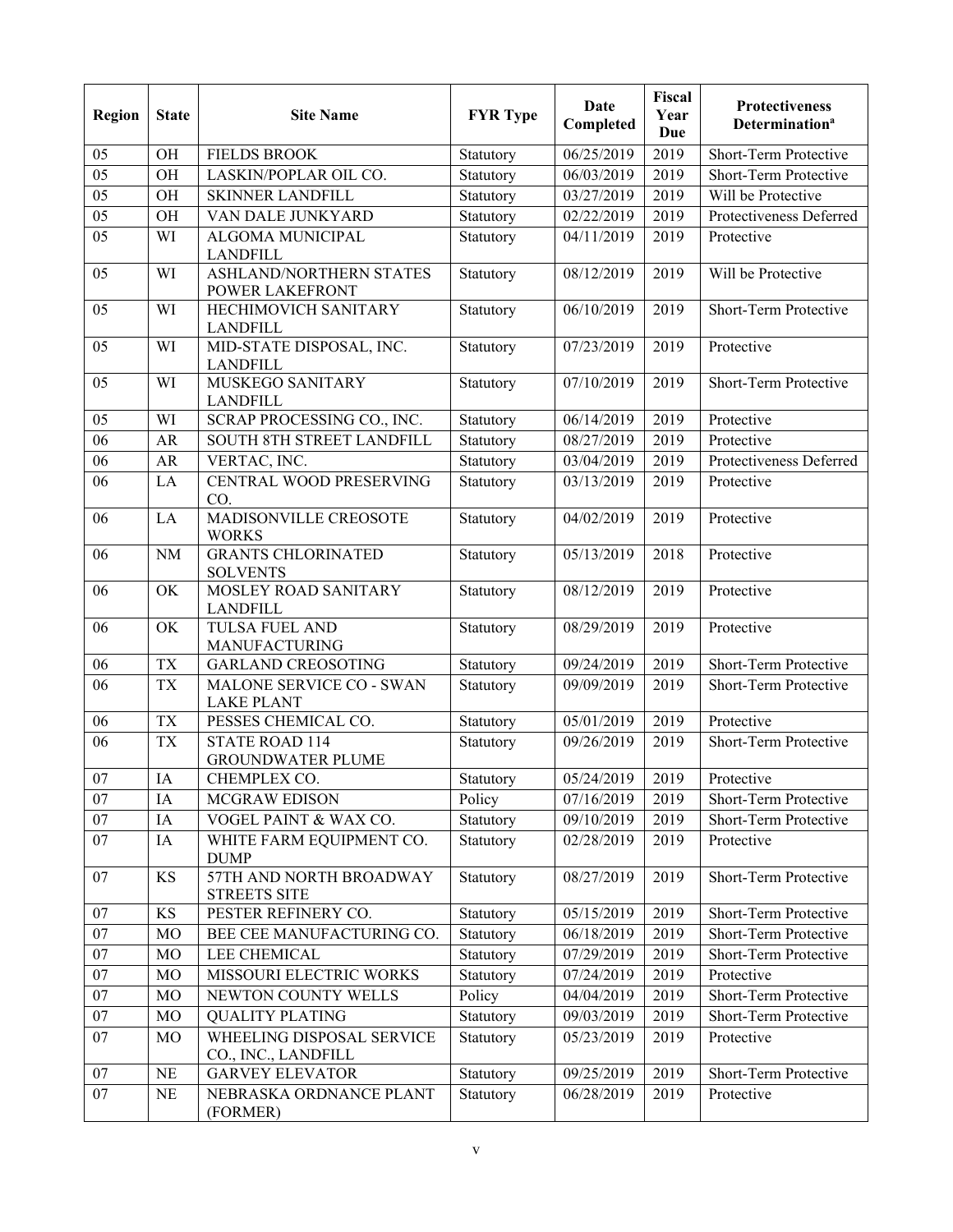| Region          | <b>State</b> | <b>Site Name</b>                                           | <b>FYR</b> Type | Date<br>Completed | Fiscal<br>Year<br><b>Due</b> | <b>Protectiveness</b><br>Determination <sup>a</sup> |
|-----------------|--------------|------------------------------------------------------------|-----------------|-------------------|------------------------------|-----------------------------------------------------|
| 07              | <b>NE</b>    | <b>OMAHA LEAD</b>                                          | Statutory       | 08/26/2019        | 2019                         | Protectiveness Deferred                             |
| 08              | CO           | VASQUEZ BOULEVARD AND I-<br>70                             | Statutory       | 09/25/2019        | 2019                         | Protective                                          |
| 08              | MT           | <b>UPPER TENMILE CREEK</b><br><b>MINING AREA</b>           | Statutory       | 08/19/2019        | 2022                         | Protectiveness Deferred                             |
| 08              | UT           | KENNECOTT (NORTH ZONE)                                     | Discretionary   | 08/19/2019        | 2019                         | Protectiveness Deferred                             |
| 08              | UT           | <b>MIDVALE SLAG</b>                                        | Statutory       | 04/08/2019        | 2019                         | Protective                                          |
| $\overline{08}$ | UT           | <b>MURRAY SMELTER</b>                                      | Statutory       | 08/14/2019        | 2019                         | Short-Term Protective                               |
| 08              | <b>UT</b>    | PALLAS YARD                                                | Discretionary   | 09/30/2019        | 2019                         | Protective                                          |
| 08              | UT           | SHARON STEEL CORP.<br>(MIDVALE TAILINGS)                   | Statutory       | 08/28/2019        | 2019                         | Protective                                          |
| 08              | <b>WY</b>    | MYSTERY BRIDGE RD/U.S.<br>HIGHWAY 20                       | Statutory       | 07/18/2019        | 2019                         | Protective                                          |
| 09              | CA           | ADVANCED MICRO DEVICES,<br>INC.                            | Policy          | 09/18/2019        | 2019                         | Short-Term Protective                               |
| 09              | CA           | ADVANCED MICRO DEVICES,<br>INC. (BUILDING 915)             | Statutory       | 09/18/2019        | 2019                         | Short-Term Protective                               |
| 09              | CA           | FAIRCHILD SEMICONDUCTOR<br>CORP. (MOUNTAIN VIEW<br>PLANT)  | Statutory       | 09/30/2019        | 2019                         | Short-Term Protective                               |
| 09              | CA           | FAIRCHILD SEMICONDUCTOR<br>CORP. (SOUTH SAN JOSE<br>PLANT) | Statutory       | 09/12/2019        | 2019                         | Short-Term Protective                               |
| 09              | CA           | <b>INDUSTRIAL WASTE</b><br><b>PROCESSING</b>               | Statutory       | 09/19/2019        | 2019                         | Not Protective                                      |
| 09              | CA           | INTEL CORP. (MOUNTAIN VIEW<br>PLANT)                       | Statutory       | 09/30/2019        | 2019                         | Short-Term Protective                               |
| 09              | CA           | MONTROSE CHEMICAL CORP.                                    | Statutory       | 09/11/2019        | 2019                         | Short-Term Protective                               |
| 09              | CA           | RAYTHEON CORP.                                             | Statutory       | 09/30/2019        | 2019                         | Short-Term Protective                               |
| 09              | CA           | SPECTRA-PHYSICS, INC.                                      | Statutory       | 09/04/2019        | 2019                         | Short-Term Protective                               |
| 09              | CA           | TELEDYNE SEMICONDUCTOR                                     | Statutory       | 09/04/2019        | 2019                         | Short-Term Protective                               |
| 09              | CA           | TRW MICROWAVE, INC<br>(BUILDING 825)                       | Statutory       | 09/18/2019        | 2019                         | Short-Term Protective                               |
| 09              | ${\rm CA}$   | VALLEY WOOD PRESERVING,<br>INC.                            | Statutory       | 09/18/2019        | 2019                         | Short-Term Protective                               |
| 09              | CA           | WASTE DISPOSAL, INC.                                       | Statutory       | 09/12/2019        | 2019                         | Protective                                          |
| 10              | AK           | <b>ARCTIC SURPLUS</b>                                      | Statutory       | 12/11/2018        | 2019                         | Protective                                          |
| 10              | ID           | ST. MARIES CREOSOTE                                        | Statutory       | 07/23/2019        | 2019                         | Protectiveness Deferred                             |
| 10              | <b>OR</b>    | JOSEPH FOREST PRODUCTS                                     | Statutory       | 09/24/2019        | 2019                         | Short-Term Protective                               |
| 10              | <b>WA</b>    | <b>AMERICAN CROSSARM &amp;</b><br>CONDUIT CO.              | Statutory       | 09/17/2019        | 2019                         | Short-Term Protective                               |
| 10              | <b>WA</b>    | <b>COLBERT LANDFILL</b>                                    | Statutory       | 09/26/2019        | 2019                         | Short-Term Protective                               |
| 10              | <b>WA</b>    | MIDNITE MINE                                               | Statutory       | 04/15/2019        | 2019                         | Will be Protective                                  |
| 10              | <b>WA</b>    | PACIFIC SOUND RESOURCES                                    | Statutory       | 09/24/2019        | 2019                         | Short-Term Protective                               |

a Explanations of terms used in this table are included in Attachment 3.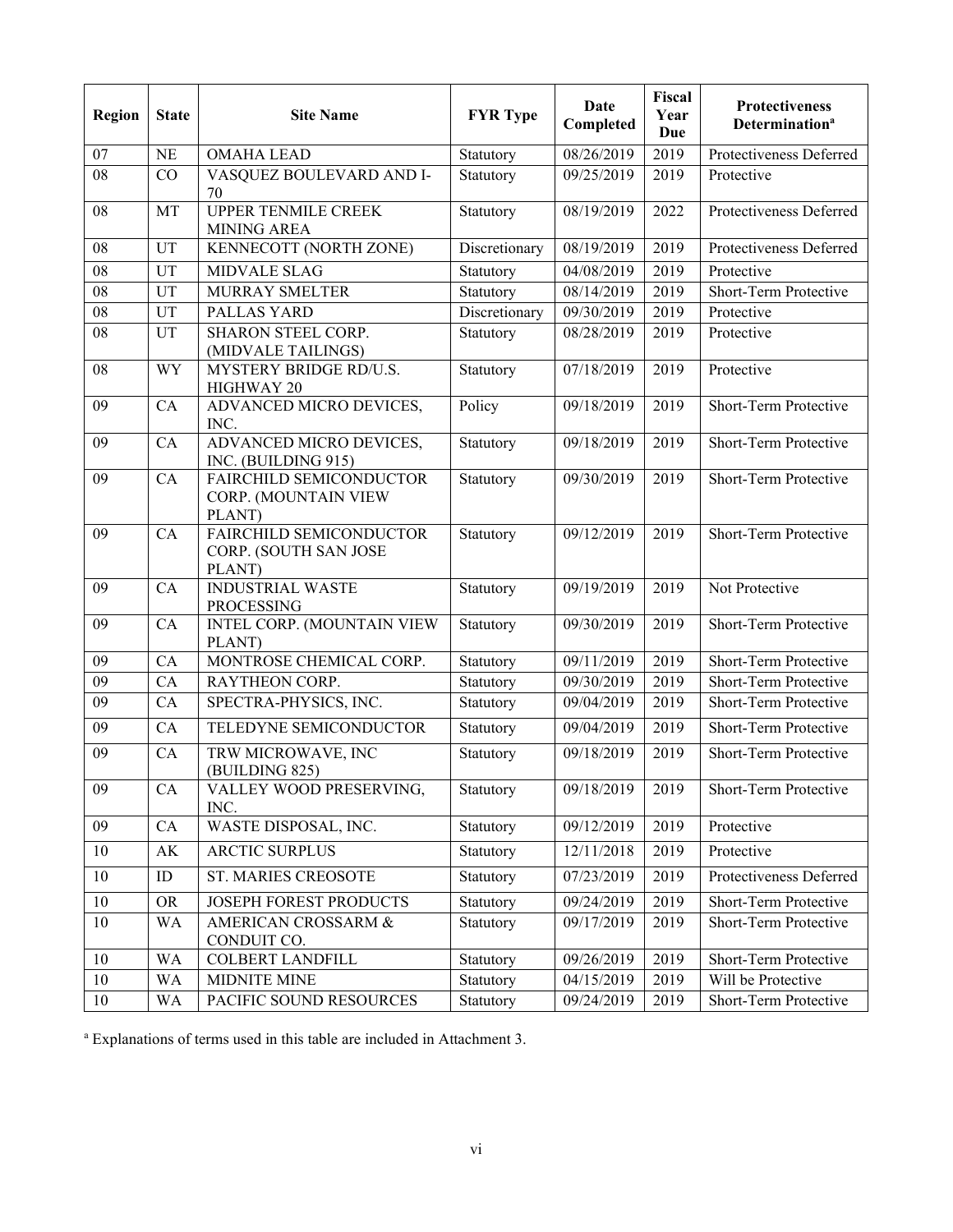# **Non-Federal Facility FYRs Not Yet Complete**

| Region | <b>State</b> | <b>Site Name</b>                    | <b>FYR</b> Type | Fiscal<br><b>Year Due</b> |
|--------|--------------|-------------------------------------|-----------------|---------------------------|
| 05     | <b>OH</b>    | <b>BUCKEYE RECLAMATION</b>          | Statutory       | 2019                      |
| 05     | WI           | <b>FOX RIVER NRDA/PCB RELEASES</b>  | Statutory       | 2019                      |
| 05     | MI           | <b>K&amp;L AVENUE LANDFILL</b>      | Statutory       | 2019                      |
| 05     | IN           | <b>MIDCO II</b>                     | Statutory       | 2019                      |
| 05     | WI           | <b>SHEBOYGAN HARBOR &amp; RIVER</b> | Statutory       | 2019                      |
| 05     | IL           | WOODSTOCK MUNICIPAL LANDFILL        | Statutory       | 2019                      |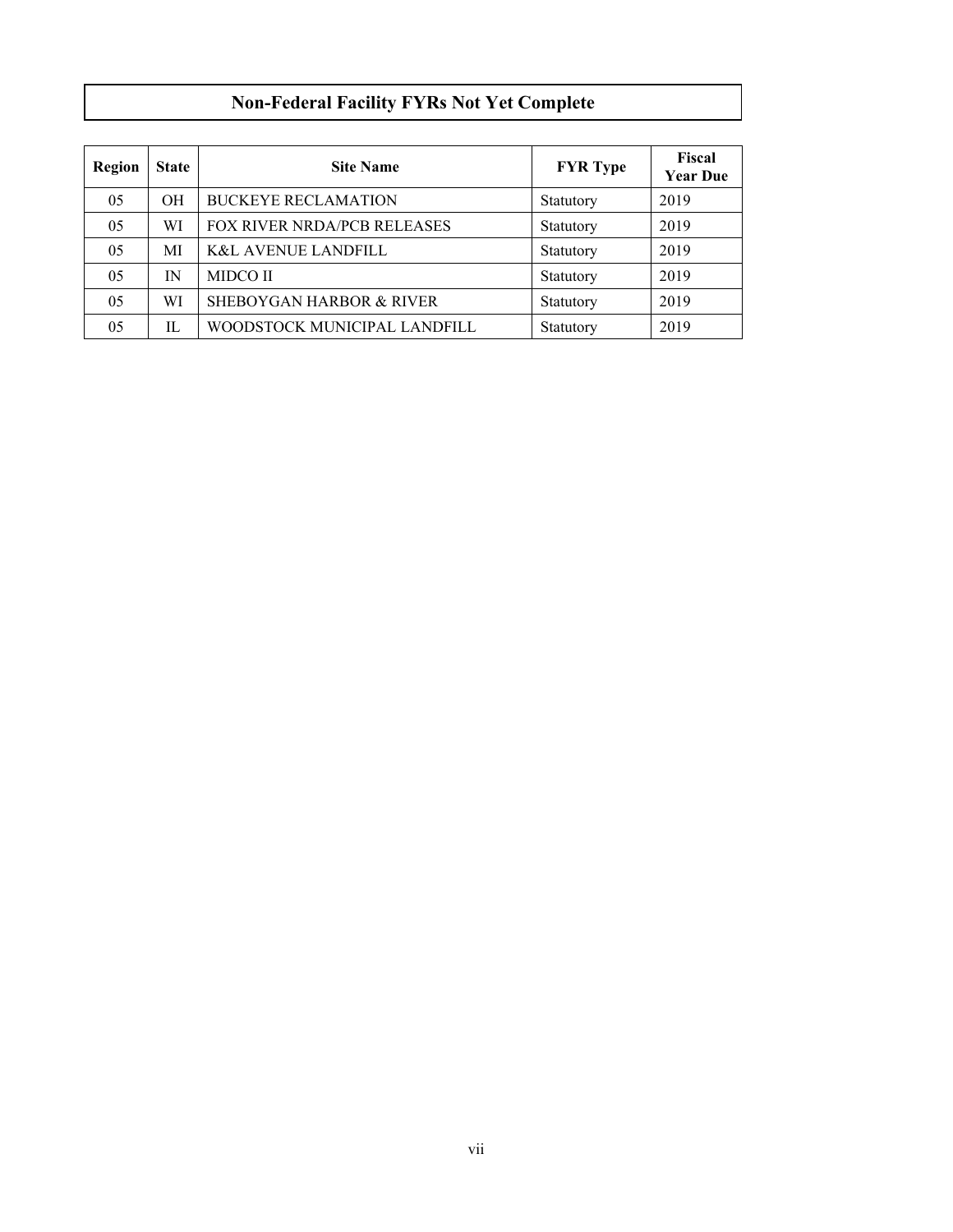# **Attachment 2**

#### **FY 2019 Superfund Five-Year Review Report to Congress FYRs at Federal Facility Sites**

| <b>Region</b> | <b>State</b> | <b>Site Name</b>                                                        | <b>FYR</b><br><b>Type</b> | Date<br>Completed | Fiscal<br>Year<br>Due | <b>Protectiveness</b><br><b>Determination</b> <sup>a</sup> |
|---------------|--------------|-------------------------------------------------------------------------|---------------------------|-------------------|-----------------------|------------------------------------------------------------|
| 01            | MA           | NAVAL WEAPONS INDUSTRIAL<br>RESERVE PLANT                               | Statutory                 | 09/25/2019        | 2019                  | Short-Term Protective                                      |
| 01            | NH           | PEASE AIR FORCE BASE                                                    | Statutory                 | 09/25/2019        | 2019                  | Short-Term Protective                                      |
| 01            | MA           | SOUTH WEYMOUTH NAVAL AIR<br><b>STATION</b>                              | Statutory                 | 07/11/2019        | 2019                  | Will be Protective                                         |
| 02            | NJ           | FEDERAL AVIATION<br>ADMINISTRATION TECHNICAL<br><b>CENTER (USDOT)</b>   | Statutory                 | 09/11/2019        | 2019                  | Will be Protective                                         |
| 03            | MD           | ABERDEEN PROVING GROUND<br>(EDGEWOOD AREA)                              | Statutory                 | 12/11/2018        | 2019                  | Protectiveness Deferred <sup>c</sup>                       |
| 03            | MD           | ABERDEEN PROVING GROUND<br>(MICHAELSVILLE LANDFILL)                     | Statutory                 | 07/31/2019        | 2019                  | Short-Term Protective                                      |
| 03            | MD           | <b>CURTIS BAY COAST GUARD YARD</b>                                      | Statutory                 | 06/26/2019        | 2019                  | Short-Term Protective                                      |
| 03            | DE           | DOVER AIR FORCE BASE                                                    | Statutory                 | 10/15/2018        | 2019                  | Protectiveness Deferred <sup>b</sup>                       |
| 03            | MD           | FORT DETRICK AREA B GROUND<br><b>WATER</b>                              | Statutory                 | 06/25/2019        | 2019                  | Protectiveness Deferred <sup>c</sup>                       |
| 03            | <b>VA</b>    | NAVAL AMPHIBIOUS BASE LITTLE<br><b>CREEK</b>                            | Statutory                 | 03/25/2019        | 2019                  | Short-Term Protective                                      |
| 03            | <b>VA</b>    | NAVAL SURFACE WARFARE<br><b>CENTER - DAHLGREN</b>                       | Statutory                 | 12/20/2018        | 2019                  | Protective                                                 |
| 03            | PA           | NAVY SHIPS PARTS CONTROL<br><b>CENTER</b>                               | Statutory                 | 02/07/2019        | 2019                  | Protective                                                 |
| 03            | <b>VA</b>    | NORFOLK NAVAL BASE (SEWELLS<br>POINT NAVAL COMPLEX)                     | Statutory                 | 04/04/2019        | 2019                  | Short-Term Protective                                      |
| 03            | MD           | PATUXENT RIVER NAVAL AIR<br><b>STATION</b>                              | Statutory                 | 04/23/2019        | 2019                  | Short-Term Protective                                      |
| 04            | <b>KY</b>    | PADUCAH GASEOUS DIFFUSION<br>PLANT (USDOE)                              | Statutory                 | 09/30/2019        | 2019                  | Protectiveness Deferred <sup>b</sup>                       |
| 04            | <b>SC</b>    | SAVANNAH RIVER SITE (USDOE)                                             | Statutory                 | 11/05/2018        | 2019                  | Short-Term Protective                                      |
| 04            | <b>SC</b>    | <b>SAVANNAH RIVER SITE (USDOE)</b>                                      | Statutory                 | 09/24/2019        | 2019                  | Protective                                                 |
| 05            | IL           | <b>JOLIET ARMY AMMUNITION</b><br>PLANT (LOAD-ASSEMBLY-<br>PACKING AREA) | Statutory                 | 09/13/2019        | 2019                  | Protectiveness Deferred <sup>c</sup>                       |
| 05            | IL           | JOLIET ARMY AMMUNITION<br>PLANT (MANUFACTURING AREA)                    | Statutory                 | 09/13/2019        | 2019                  | Protectiveness Deferred <sup>c</sup>                       |
| 05            | <b>MN</b>    | NAVAL INDUSTRIAL RESERVE<br>ORDNANCE PLANT                              | Statutory                 | 11/07/2018        | 2019                  | Protectiveb                                                |
| 05            | MN           | NEW BRIGHTON/ARDEN<br>HILLS/TCAAP (USARMY)                              | Statutory                 | 08/19/2019        | 2019                  | Short-Term Protective                                      |
| 06            | TX           | AIR FORCE PLANT #4 (GENERAL<br>DYNAMICS)                                | Statutory                 | 09/19/2019        | 2019                  | Short-Term Protective                                      |
| 06            | TX           | LONGHORN ARMY AMMUNITION<br><b>PLANT</b>                                | Statutory                 | 09/23/2019        | 2019                  | Short-Term Protective                                      |

# **Federal Facility FYRs Completed in FY19**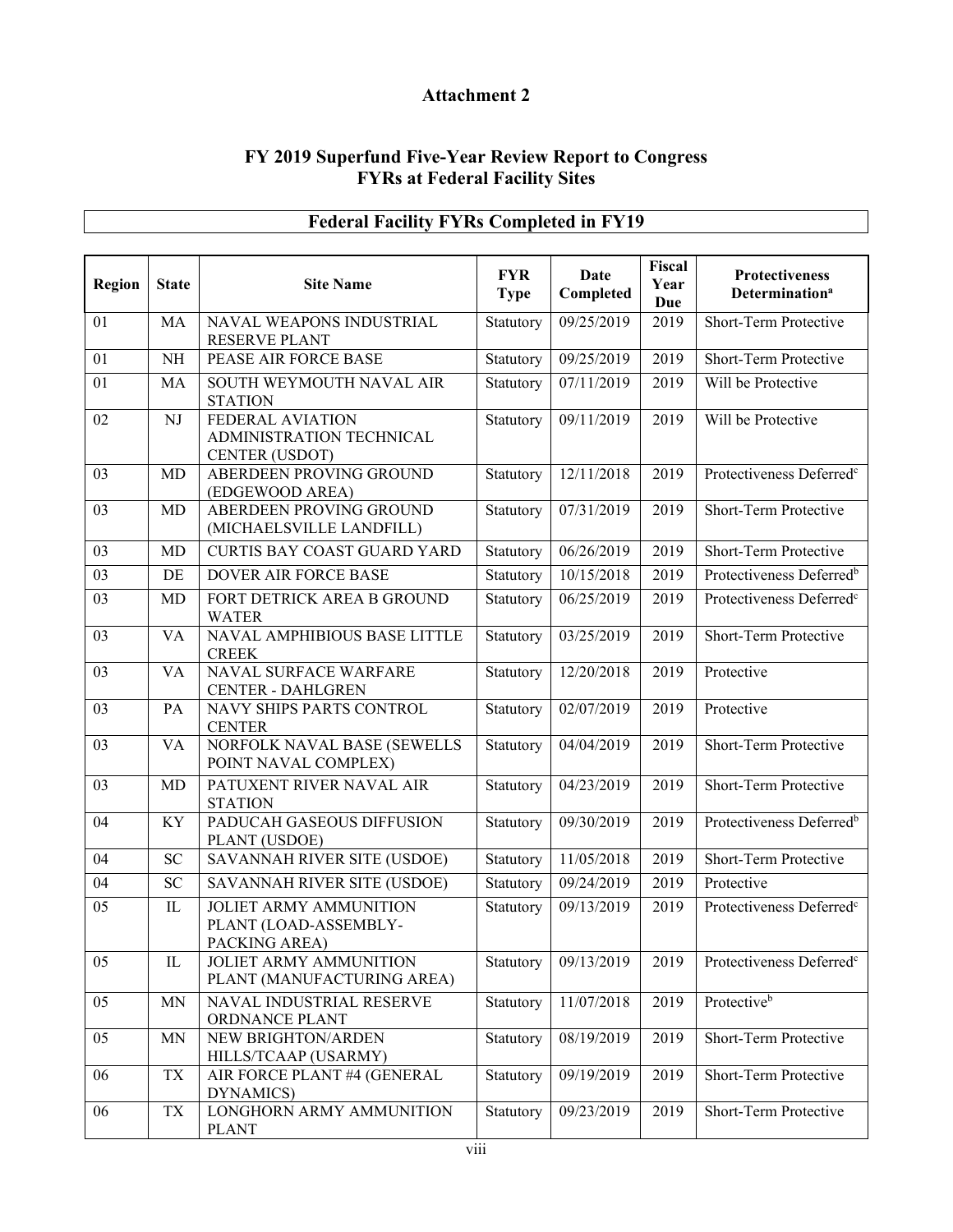| <b>Region</b>   | <b>State</b>   | <b>Site Name</b>                                                  | <b>FYR</b><br><b>Type</b> | Date<br>Completed | Fiscal<br>Year<br>Due | Protectiveness<br>Determination <sup>a</sup> |
|-----------------|----------------|-------------------------------------------------------------------|---------------------------|-------------------|-----------------------|----------------------------------------------|
| 07              | IA             | <b>IOWA ARMY AMMUNITION PLANT</b>                                 | Statutory                 | 03/25/2019        | 2019                  | Will be Protective                           |
| $\overline{08}$ | UT             | <b>HILL AIR FORCE BASE</b>                                        | Statutory                 | 04/03/2019        | 2019                  | Protectiveness Deferred <sup>c</sup>         |
| 09              | GU             | ANDERSEN AIR FORCE BASE                                           | Statutory                 | 09/24/2019        | 2019                  | Protectiveness Deferred <sup>c</sup>         |
| 09              | CA             | CAMP PENDLETON MARINE CORPS<br><b>BASE</b>                        | Policy                    | 07/03/2019        | 2019                  | Will be Protective                           |
| 09              | CA             | <b>CASTLE AIR FORCE BASE (6</b><br>AREAS)                         | Statutory                 | 03/21/2019        | 2019                  | Short-Term Protective                        |
| 09              | CA             | <b>EDWARDS AIR FORCE BASE</b>                                     | Statutory                 | 09/18/2019        | 2019                  | Protective                                   |
| 09              | CA             | EL TORO MARINE CORPS AIR<br><b>STATION</b>                        | Statutory                 | 09/27/2019        | 2019                  | Short-Term Protective                        |
| 09              | CA             | HUNTERS POINT NAVAL<br><b>SHIPYARD</b>                            | Statutory                 | 09/27/2019        | 2019                  | Will be Protective                           |
| 09              | CA             | LAWRENCE LIVERMORE NATL<br>LAB (SITE 300) (USDOE)                 | Statutory                 | 09/03/2019        | 2019                  | Protectiveness Deferred <sup>c</sup>         |
| 09              | CA             | MARCH AIR FORCE BASE                                              | Statutory                 | 08/22/2019        | 2019                  | Protectiveness Deferred                      |
| 09              | CA             | MCCLELLAN AIR FORCE BASE<br>(GROUND WATER<br>CONTAMINATION)       | Statutory                 | 09/27/2019        | 2019                  | Protectiveness Deferred                      |
| 09              | H <sub>I</sub> | PEARL HARBOR NAVAL COMPLEX                                        | Statutory                 | 09/24/2019        | 2019                  | Will be Protective                           |
| 09              | CA             | <b>SHARPE ARMY DEPOT</b>                                          | Statutory                 | 09/30/2019        | 2019                  | Short-Term Protective                        |
| 10              | <b>WA</b>      | <b>BANGOR NAVAL SUBMARINE</b><br><b>BASE</b>                      | Statutory                 | 09/30/2019        | 2016                  | Protectiveness Deferred <sup>c</sup>         |
| 10              | <b>WA</b>      | BANGOR ORDNANCE DISPOSAL<br>(USNAVY)                              | Policy                    | 09/30/2019        | 2016                  | Protectiveness Deferred <sup>c</sup>         |
| 10              | <b>WA</b>      | <b>BONNEVILLE POWER</b><br>ADMINISTRATION ROSS COMPLEX<br>(USDOE) | Statutory                 | 03/21/2019        | 2019                  | Protective                                   |
| 10              | AK             | ELMENDORF AIR FORCE BASE                                          | Statutory                 | 03/13/2019        | 2019                  | Short-Term Protective                        |
| 10              | <b>WA</b>      | <b>JACKSON PARK HOUSING</b><br><b>COMPLEX (USNAVY)</b>            | Statutory                 | 09/30/2019        | 2016                  | Not Protective <sup>c</sup>                  |
| 10              | <b>WA</b>      | NAVAL AIR STATION, WHIDBEY<br><b>ISLAND (AULT FIELD)</b>          | Statutory                 | 09/23/2019        | 2019                  | Short-Term Protective                        |
| 10              | <b>WA</b>      | NAVAL AIR STATION, WHIDBEY<br><b>ISLAND (SEAPLANE BASE)</b>       | Statutory                 | 09/23/2019        | 2019                  | Protective                                   |
| 10              | <b>WA</b>      | OLD NAVY DUMP/MANCHESTER<br>LABORATORY (USEPA/NOAA)               | Statutory                 | 09/19/2019        | 2019                  | Short-Term Protective                        |
| 10              | <b>OR</b>      | <b>UMATILLA ARMY DEPOT</b><br>(LAGOONS)                           | Statutory                 | 09/30/2019        | 2015                  | Short-Term Protective <sup>b</sup>           |

a Explanations of terms used in this table are included in Attachment 3.

<sup>b</sup> The EPA did not receive a final report by the statutory due date but concurred on the protectiveness determination made by the federal agency in the draft FYR report.

- Region 3, Dover Air Force Base, the EPA concurred with the Air Force's protectiveness determination of "protectiveness deferred."
- Region 4, Paducah Gaseous Diffusion Plant (USDOE), the EPA concurred with the Department of Energy's protectiveness determination of "protectiveness deferred."
- Region 5, Naval Industrial Reserve Ordnance Plant, the EPA concurred with the Army's protectives determination of "protective."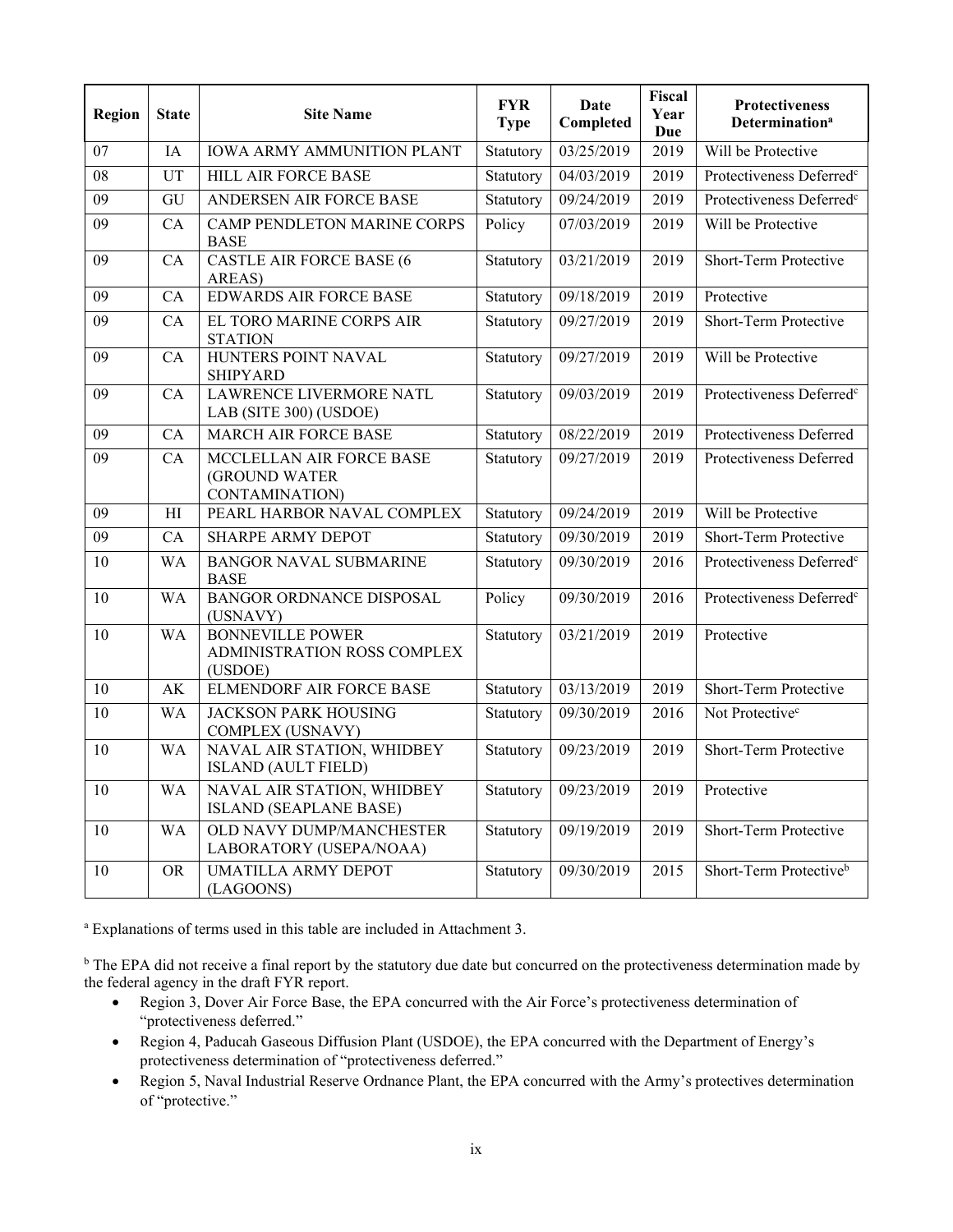• Region 10, Umatilla Army Depot (Lagoons), the EPA concurred with the Army's protectiveness determination of "short-term protective".

<sup>c</sup> The EPA did not concur on the draft FYR report as provided by the federal agency and issued an independent finding of the protectiveness of the remedy.

- Region 3, Aberdeen Proving Ground (Edgewood Area), the EPA issued an independent finding of "protectiveness deferred" due to the late submission of the report by the Army.
- Region 3, Fort Detrick Area B Groundwater, the EPA issued an independent finding of "protectiveness deferred" due to the submission of a late report by the Army.
- Region 5, Joliet Army Ammunition Plant (Load-Assembly-Packing Area) Sites, the EPA issued an independent finding of "protectiveness deferred" due to the late submission of the report by the Army.
- Region 5, Joliet Army Ammunition Plant (Manufactuing Area) Site, the EPA issued an independent finding of "protectiveness deferred" due to the late submission of the report by the Army.
- Region 8, Hill Air Force Base, the EPA issued an independent finding of "protectiveness deferred" due to the incomplete investigation of the vapor intrusion exposure pathway.
- Region 9, Andersen Air Force Base, the EPA issued an independent finding of "protectiveness deferred" due to missing information on land use controls.
- Region 9, Lawrence Livermore NATL Lab (Site 300) (USDOE), the EPA issued an independent finding of "protectiveness deferred" until the vapor intrusion exposure pathway study has been completed.
- Region 10, Bangor Naval Submarine Base and Bangor Ordnance Disposal (USNAVY), the EPA issued an independent finding of "protectiveness deferred" due to a new exposure pathway from consumption of shellfish that may contain munition compounds and a lack of stormwater data.
- Region 10, Bangor Ordnance Disposal (USNAVY), the EPA issued an independent finding of "protectiveness deferred" due to a new exposure pathway from consumption of shell fish that may contain munition compounds and a lack of storm water data.
- Region 10, Jackson Park Housing Complex (USNAVY), the EPA issued an independent finding of "not protective" due to carcinogenic PAHs in soil above the Record of Decision cleanup level.